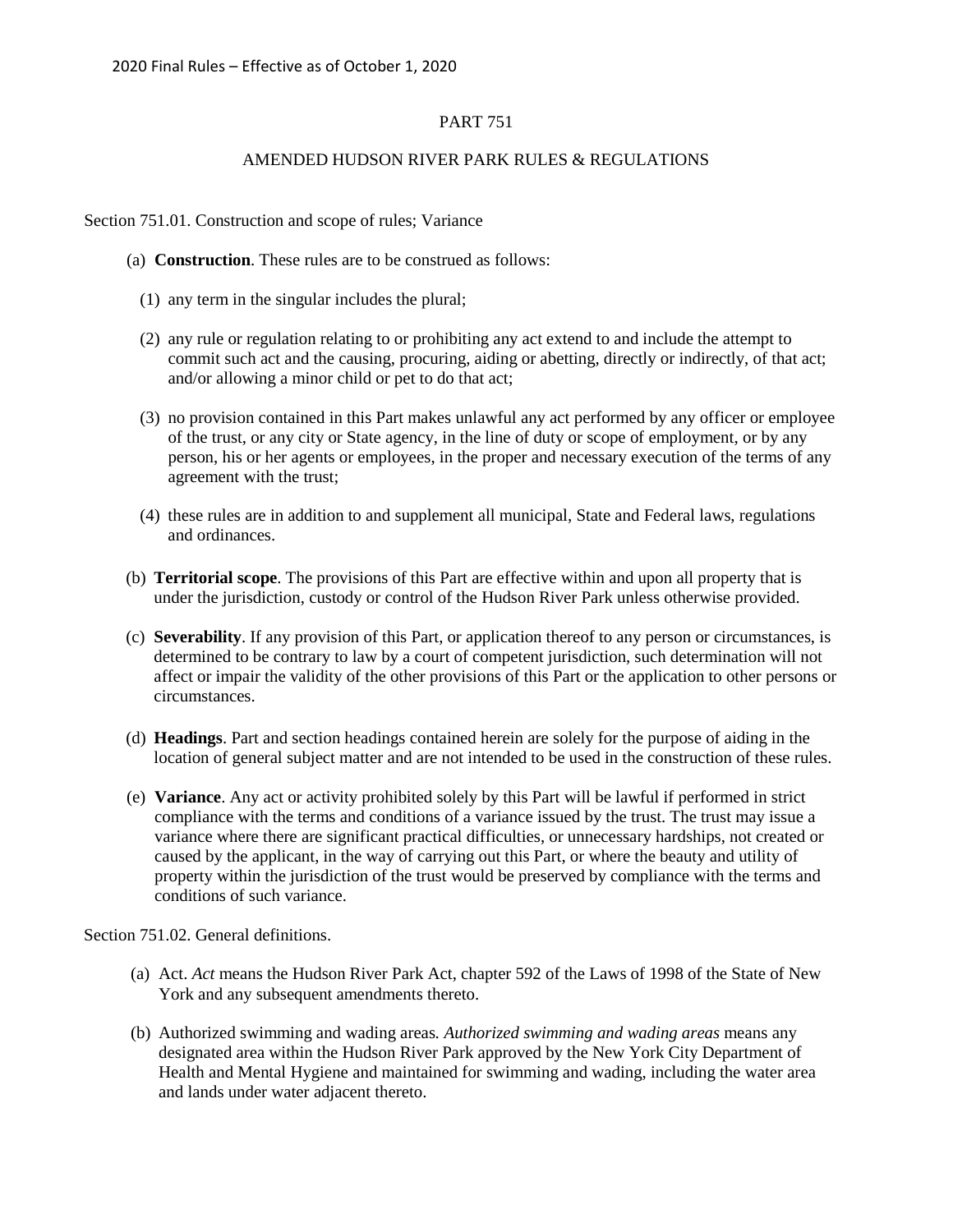- (c) Board. *Board* means the Board of Directors of Hudson River Park Trust.
- (d) Charitable event. *Charitable event* means an event held for the primary purpose of raising funds for a not-for-profit purpose or entity.
- (e) Demonstration. *Demonstratio*n means a group activity including but not limited to, a meeting, assembly, protest, rally, march or vigil which involves the expression of views or grievances, involving more than 20 people.
- (f) Dumping. *Dumping* refers to the unauthorized disposal of garbage or refuse of any kind.
- (g) Emergency. *Emergency* means any situation that the trust determines could threaten public health, safety or welfare or presents a risk of imminent personal injury or property damage.
- (h) Environmental Control Board. Refers to the Office of Administrative Trials and Hearings/Environmental Control Board, which board was established pursuant to Chapter 45-A of the New York City Charter.
- (i) Event. *Event* refers to both demonstrations and special events.
- (j) Facility. *Facility* means a building or structure located within the Hudson River Park and under the jurisdiction of the trust.
- (k) Floating structure. *Floating structur*e means any vessel or other water-supported structure, including a floating dock, which is bordered by either open water or a dock and which is or is intended to be moored or attached to a pier, wharf, dock, platform, bulkhead or floatation system for a period of time of more than six months; provided however, that such definition will not include historic vessels as defined herein. Support by means of a cradle or as a result of natural siltation will not exclude from this definition a structure that is normally supported by water.
- (l) General project plan. *General project plan* means New York State Development Corporation D/B/A The Empire State Development Corporation Hudson River Park Multi-Purpose Project General Project Plan, dated July 16, 1998, and any subsequent amendments thereto.
- (m) Historic vessel. *Historic vessel* means a vessel manufactured more than 50 years prior to the current calendar year, and any other model, year and type vehicle which has unique characteristics and is determined by the trust to be of historical, classic or exhibition value as defined in the trust's historic vessel policy.
- (n) Hudson River Park. *Hudson River Park* or *park* means those certain city and State-owned properties, as set forth in section 3 of the act, that are located within the city and county of New York in the areas west of the western border of the Route 9A bikeway/Greenway along the Hudson River in lower Manhattan from the northern seawall of Battery Park City to 59th Street, together with certain specified areas along the eastern boundary of Route 9A, including Chelsea Waterside Park (aka Thomas F. Smith Park) and the area bounded by 14th Street, 15th Street, Tenth Avenue and Route 9A. Such park includes both upland and underwater lands west to the U.S pierhead line.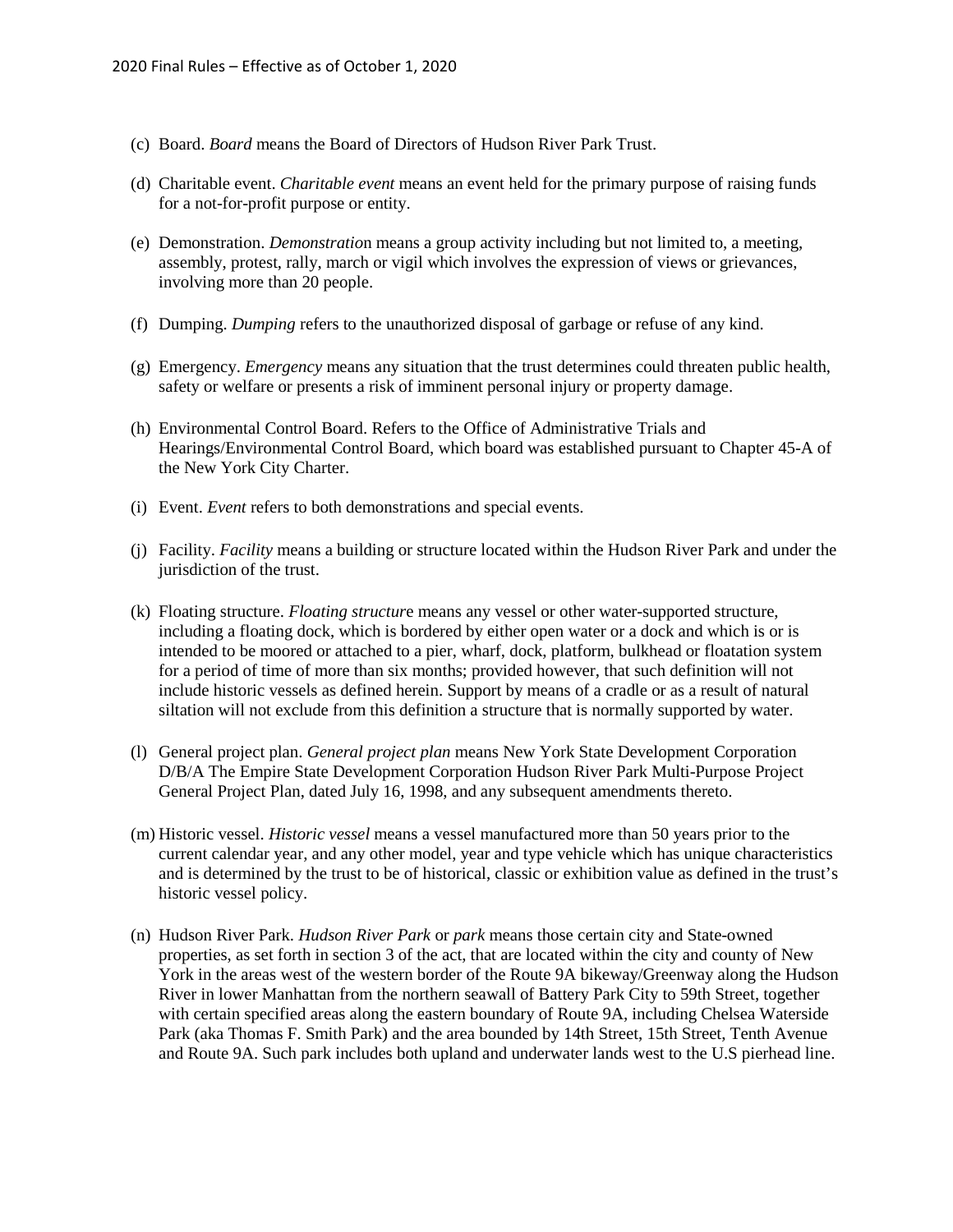- (o) Hudson River Park Trust. *Hudson River Park Trust* or the *trust* means the State public benefit corporation established pursuant to section 5 of the act and charged with the planning, development, operation and maintenance of the park.
- (p) Littering. *Littering* refers to the unauthorized disposal of ashes, garbage, paper, dust or other rubbish and refuse of any kind whatsoever.
- (q) Mooring field. *Mooring field* means any water area designated by Hudson River Park Trust which has been established by the trust as an anchorage or mooring area for a maximum of 40 noncommercial sailing vessels or any other water areas within Hudson River Park as may be designated by the trust for the anchoring or mooring of vessels.
- (r) Motor vehicle. *Motor vehicle* refers to any automobile, motorcycle, moped, or other land based vehicle propelled by a motor.
- (s) Owner/operator. *Owner* or *operator* refers to any person owning, operating, or having the use or control of an animal, vehicle, motor vehicle, vessel or any other personal property.
- (t) Park sign. *Park sign* means any placard, notice or sign duly posted by the trust.
- (u) Permit. *Permit*, unless otherwise specified, means any written authorization issued by or under the authority of the trust for a specified privilege, allowing the performance of a specified act, use or activity within the park.
- (v) Permittee. *Permittee* means the person whose name appears on a permit.
- (w) Person. *Person* means any natural person, corporation, society, organization, company, association, firm, partnership, or other entity
- (x) Playground. *Playground* means any designated and posted play area for children aged 12 and under, which may include playground equipment, spray showers, and game playing areas.
- (y) Police officer. *Police officer* as used herein means any member of the Police Department of the City of New York, the New York City Parks and Recreation Parks Enforcement Patrol, the New York State Department of Environmental Conservation Police, the New York State Office of Parks, Recreation and Historic Preservation Police, the New York State Police, the New York County Sheriff's Office or any other city or State employee assigned to the park who is a police officer or peace officer as defined in section 1.20 or 2.10 of the New York State Criminal Procedure Law.
- (z) Private event. *Private event* means an event for which admission is restricted by invitation, ticket or guest list or by other exclusion of the public from the event.
- (aa)Public event. *Public event* means an event which is open to all members of the public.
- (ab) Sexual activity. *Sexual activity* means any touching of the exposed sexual or other intimate parts of a person for the purpose of gratifying the sexual desire of a person.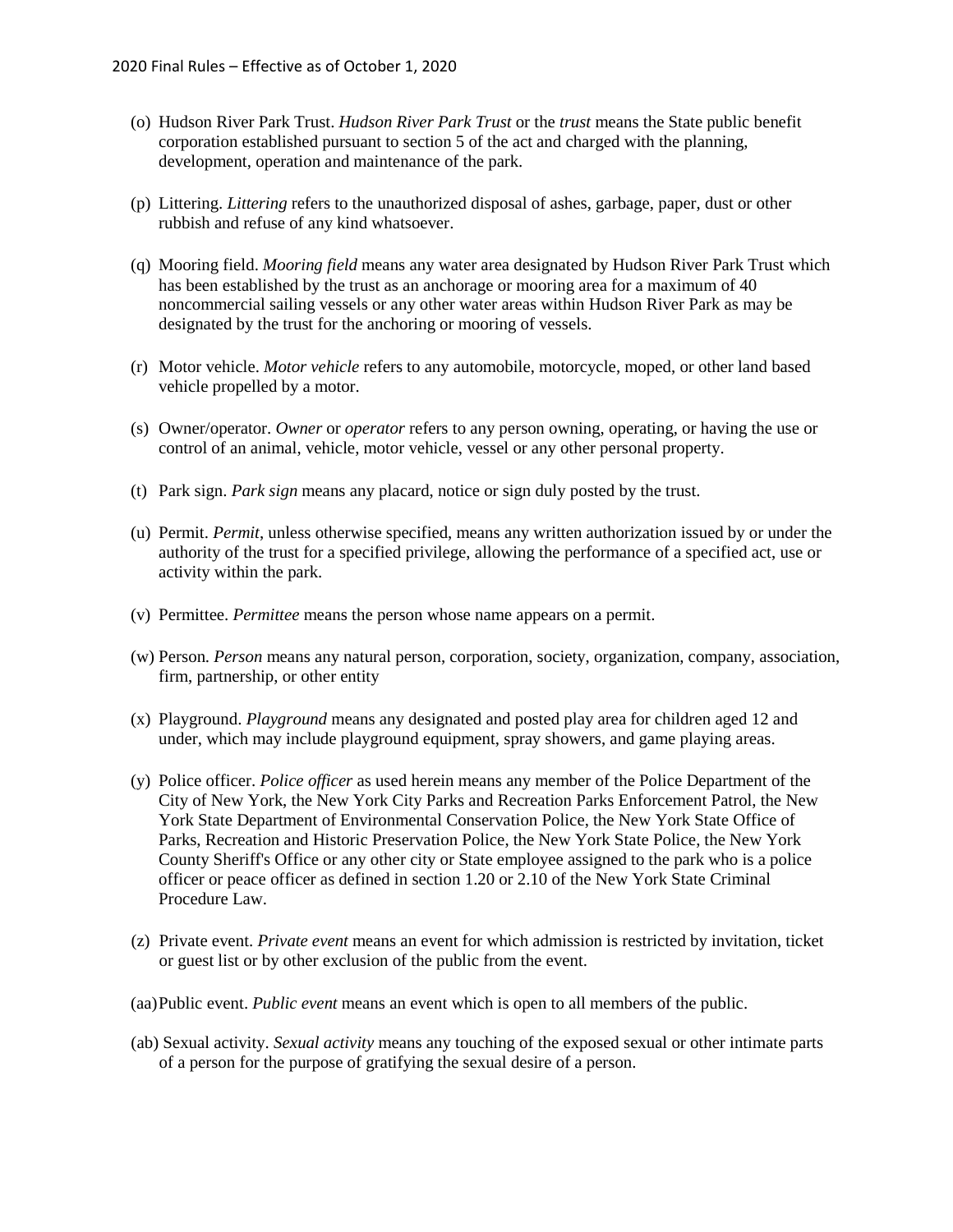- (ac) Sound reproduction device. *Sound reproduction device* includes, but is not limited to, any radio, record player, television, musical instrument, tape recorder, cassette or disc player, bullhorn, megaphone, speaker device system and any sound amplifier.
- (ad) Special event. *Special event* means a group activity including, but not limited to, a performance, meeting, assembly, contest, exhibit, ceremony, parade, athletic competition, reading, or picnic involving more than 20 people or a group activity involving less than 20 people for which specific space within the park is requested to be reserved. Special event does not include casual park use by visitors or tourists.
- (ae) Vessel. *Vessel* means a floating watercraft of any kind, motorized or nonmotorized, including but not limited to a boat, sailboat, motor boat, dinghy, crew shell, canoe and kayak.
- (af) Website. *Website* means the internet address found at [www.hudsonriverpark.org](http://www.hudsonriverpark.org/) or such other site created, maintained, or approved by Hudson River Park Trust.

Section 751.03. General provisions; Permits.

#### (a) **Hours of operation**.

- (1) Persons may enter and use the park from 6:00 a.m. until 1:00 a.m., unless posted otherwise at specific park areas. The bikeway/walkway, which is owned by the New York State Department of Transportation, located east of the park and on the west side of Route 9A is not subject to hour restrictions unless otherwise posted.
- (2) Whenever a threat to public health, safety, or the environment exists in the park resulting from any natural cause, explosion, accident, act of terrorism, construction activity or any other cause, or by riot or unlawful assembly or activity, the trust may close the park or any part thereof to the public for such duration as it deems necessary to ensure the safety and well-being of the public.
- (3) It is prohibited for persons to enter or remain in the park without the permission of the trust when such park is closed to the public.

### (b) **Permits**.

- (1) Requirement to obtain a permit. When any provision of this Part requires a permit as a condition to the performance of any act or activity, the permit must be obtained prior to undertaking performance of such act or activity. Except as is otherwise provided elsewhere herein, permit applications to conduct regulated activities or uses must be submitted at least 30 days in advance of the planned event, activity or use. The trust may require a fee for the issuance of a permit. Nothing in this Part creates a property right in any permit. All permits issued pursuant to this Part merely grant a license and such permits are by their nature terminable at will by the trust in accordance with the needs or requirements of the trust or in the interests of the public as determined by the trust.
- (2) Permit terms and conditions. A permit may be granted upon such terms and conditions as the trust will reasonably impose, and will authorize the permitted acts or activities only insofar as they are performed in strict accordance with the terms and conditions thereof.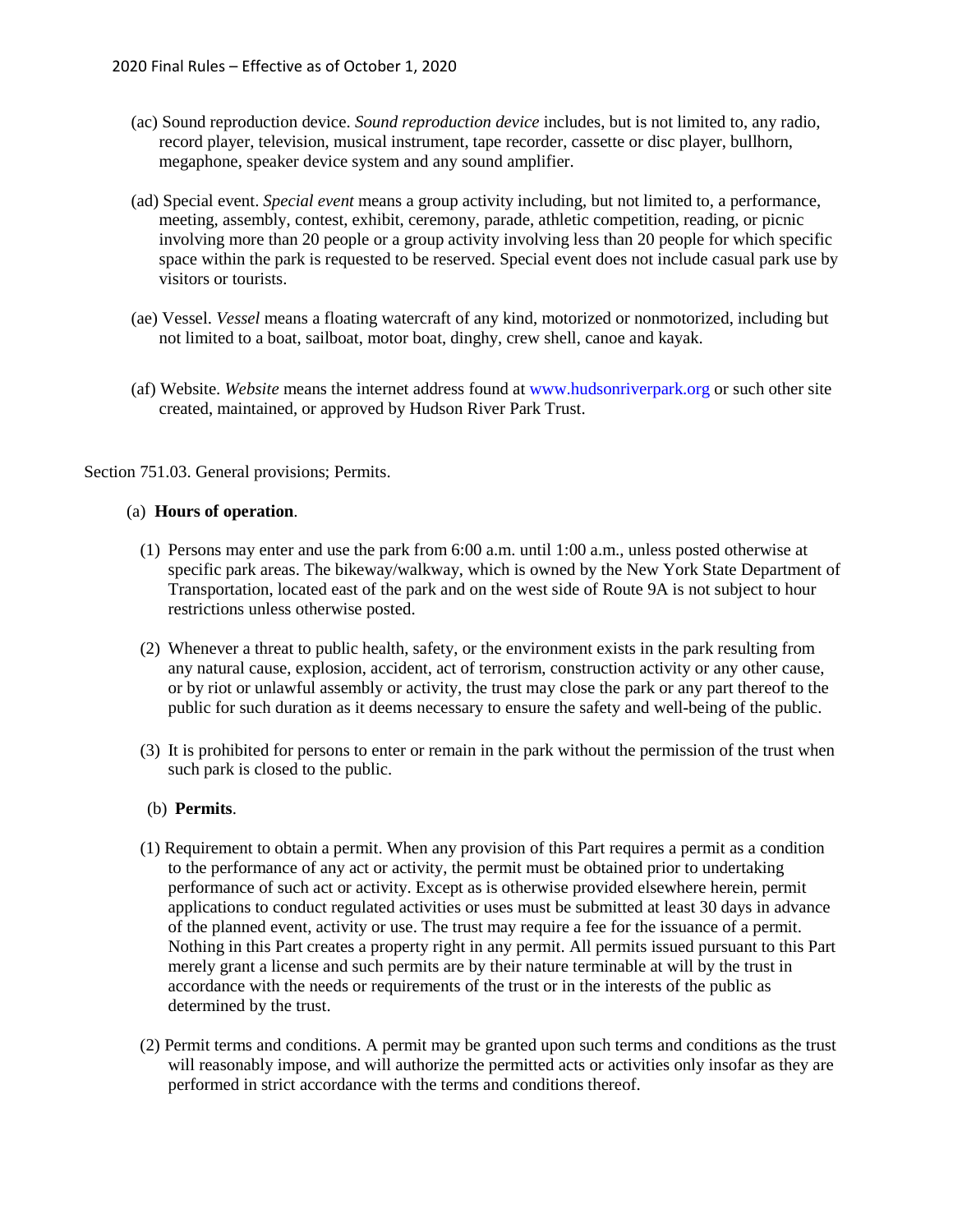(i) After notice and opportunity to be heard, the trust may alter or add terms and conditions to a permit, or revoke a permit, based upon the criteria set forth in subdivision (10) of this section.

(ii) Permittees must confine their activities to the locations and times specified on their permit. The trust may establish specific guidelines for certain designated parks or park locations.

(iii) The trust may suspend or restrict uses allowed under a permit where exigent circumstances exist in the vicinity of the location for which such permit has been issued.

(iv) The issuance of a permit does not grant the permittee the right to sell or offer for sale any articles, tickets, or refreshments within or adjacent to any park area, unless specifically authorized to do so in such permit.

(v) If a permittee intends to drive vehicles (e.g., buses, cars, trucks, and vans) into the park for deliveries to an event site or for any other legitimate purpose, the permit must specify each such vehicle and the date, time, route and parking privilege granted or the permittee must obtain a separate permit authorizing each such vehicle to be used in the course of the permitted event. The permit may also prohibit vehicles driving into the park or parking of vehicles or equipment.

(vi) Permit applications must indicate whether electrical energy is required for the event. Permittees will be responsible for the procurement of and payment for any electrical energy used during the event.

(vii) Permittees are responsible for cleaning and restoring the site after the event. Permittee will be responsible for any overtime, repair and maintenance or other costs incurred by the trust because of a permittee's failure to clean and/or restore the site following the event.

- (3) Permittee responsible for compliance. Any person issued a permit assumes all liability and responsibility for any activity conducted under the authority of the permit or any actions resulting from activities authorized by the permit.
- (4) Permit not assignable. Any act authorized pursuant to a permit may be performed only by the person or persons named therein, and any such authorization cannot be assigned or delegated, unless and except as provided in such permit.
- (5) Permit application forms. Application for a permit must be made on forms provided by the trust. Such form(s) must be properly completed and signed and submitted with any required supplemental documents and payment of the applicable fee, if any.
- (6) Bonds. The trust may require the permittee to post a bond in an amount sufficient to ensure full compliance with the terms and conditions of the permit. The decision of whether to require a bond will be based on factors that shall include but are not limited to:

(i) the location of the event and such location's vulnerability to damage;

(ii) whether the event or any activities associated with the event present a high risk of property damage;

(iii) the number of people expected to be in attendance;

(iv) the type of equipment to be brought onto the site;

- (v) the number of days the permittee will occupy the site; and
- (vi) the season in which the event will take place.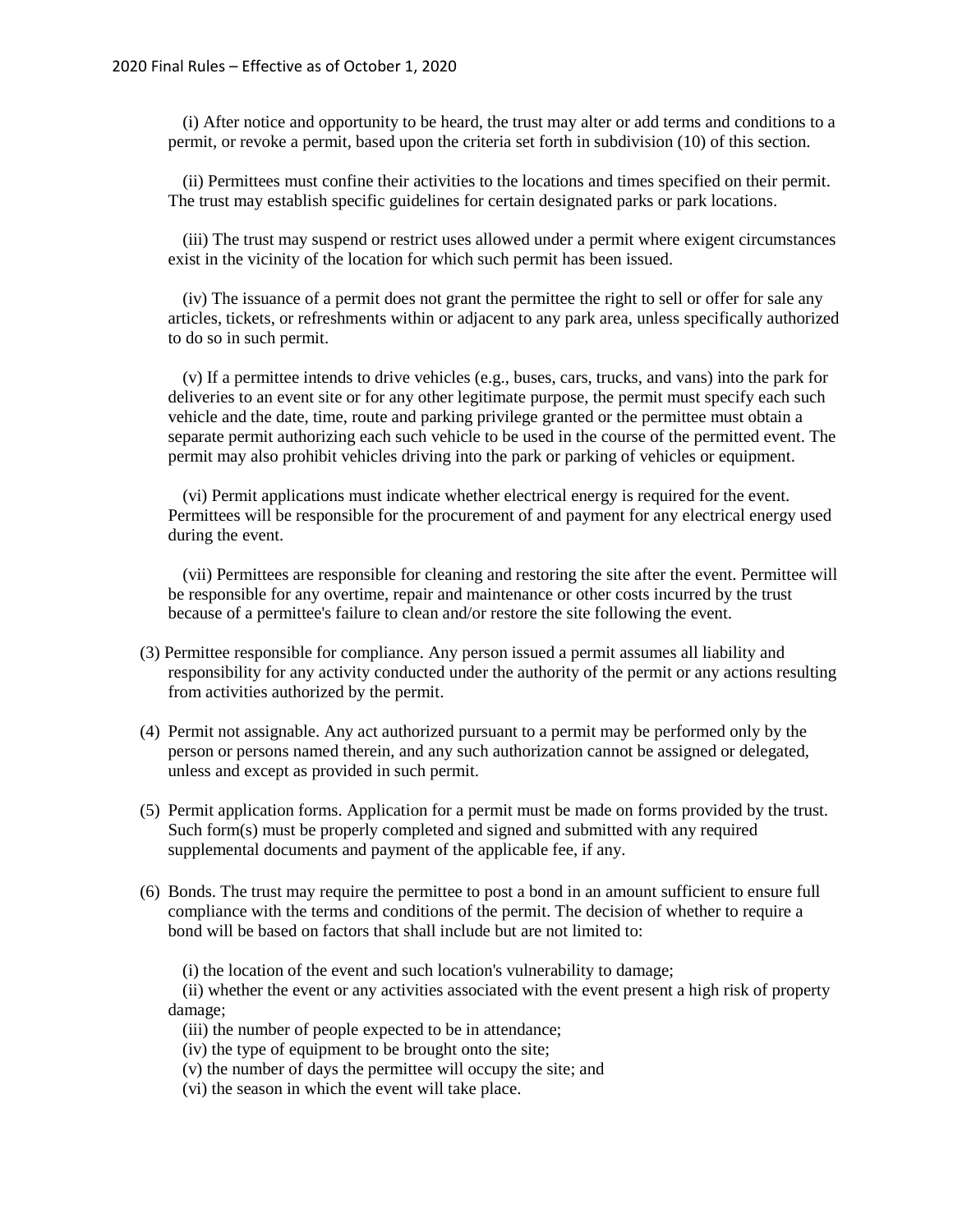(7) Insurance. Permittees may be obligated to obtain liability insurance for permitted events. If required, such insurance must name as additional insureds at a minimum each of the following: the Hudson River Park Trust, the State of New York, the City of New York, and their respective offices, departments, agencies, commissioners, officers, employees, agents, directors, successors and assigns. The decision as to the type and amount of such insurance will be based on the following factors:

(i) the potential risk of personal injury or property damage;

(ii) whether the special event involves the sale of food;

(iii) whether the special event involves a large number of participants relative to the size of the specific park site;

(iv) whether the special event involves transportation and installation of heavy equipment, or the installation of a stage or other temporary structures;

(v) whether the special event involves the use of inherently dangerous objects; and

(vi) Whether the special event involves the use of water areas.

- (8) Activities or uses prohibited except when undertaken pursuant to a permit. Except where authorized by a contract, license or other agreement with the trust entered into in accordance with the act, it is prohibited to engage in any of the regulated activities within the park as set forth in section 751.05 of this Part for which a permit or other authorization from the trust is required without first obtaining a permit for such activity issued by the trust and complying with the terms thereof and any other conditions contained in this Part. The permit must be kept on hand at the permitted site and/or event, so as to be available for inspection by police officers or trust employees.
- (9) Action of permit applications.

(i) If an application is not complete, the trust will contact the applicant for additional information within 30 days of its receipt.

(ii) Except as provided in paragraph (iii) of this subdivision, if the application is complete, the trust will either issue or deny the permit within 30 days of its receipt or completeness.

(iii) If the trust denies an application for a permit, it will notify the applicant of its reasons why the permit was not issued.

(10) Permit denial. The trust may deny a permit application for reasons including but not limited to:

(i) the permit application was not timely submitted as provided for in subdivision (1) of this section;

(ii) another activity or use has been previously scheduled for the same time at the facility or area to be utilized;

(iii) the proposed activity or use is not compatible with the recreational, environmental or historic character of the facility or area to be utilized;

(iv) the trust can reasonably anticipate that the proposed activity or use cannot be accommodated in a manner that will ensure the public health, safety and welfare of all park patrons or that such activity or use may result in damage to park or facility resources;

(v) the proposed activity or use will cause undue interference with the activities or enjoyment of the park by other park patrons;

(vi) within the preceding three years, the applicant has been found in violation of this Part or other New York State or New York City parks rules or regulations concerning same or similar activity;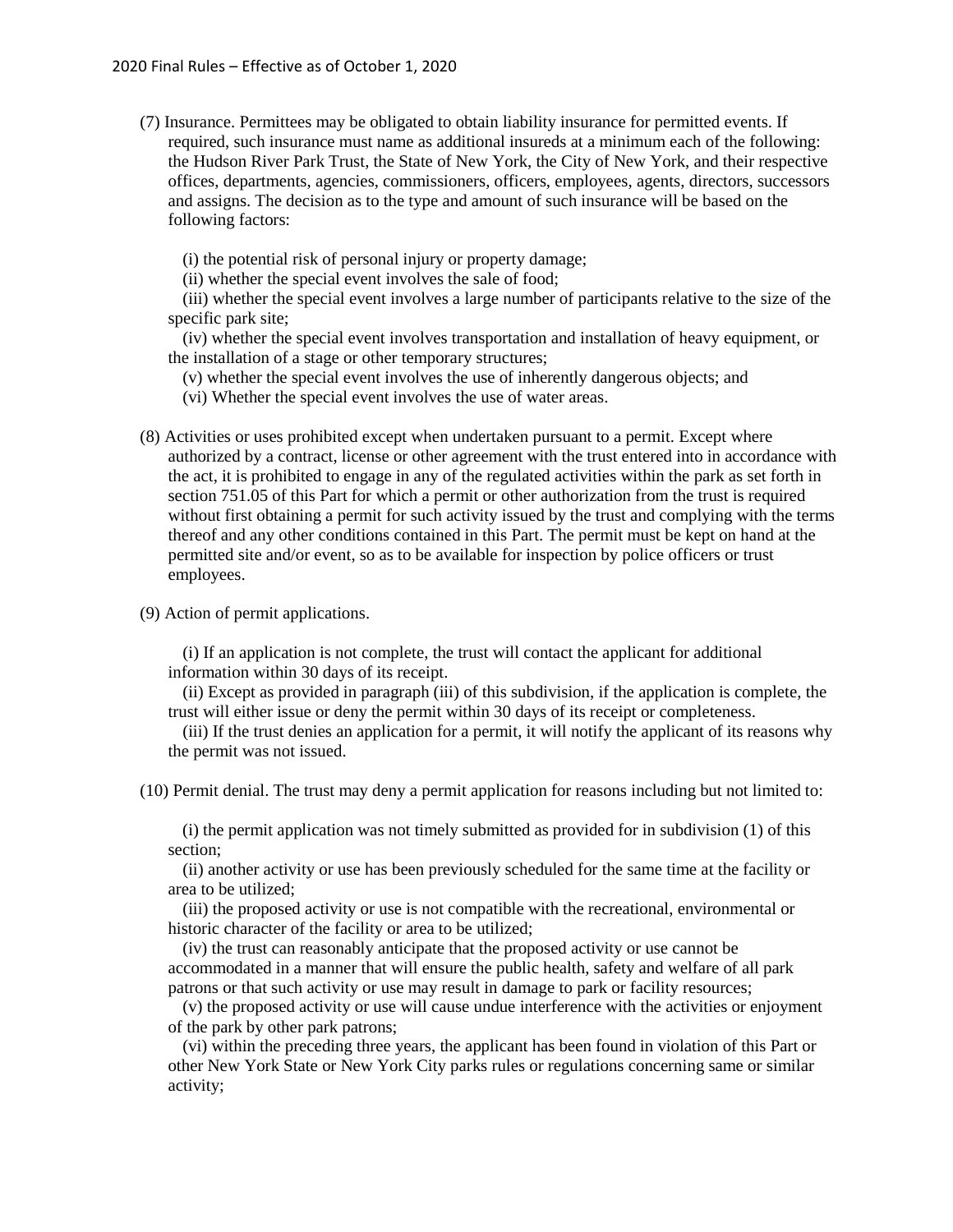(vii) within the preceding three years, the applicant has been granted a permit by the trust or another governmental agency or authority and did, on that prior occasion, knowingly violate a material term or condition of such permit, or any law, ordinance, statute or regulation relating to the use of the parks;

(viii) the applicant has any outstanding fees, charges, fines or civil penalties due to the trust; or (ix) a material condition of the permit has not been and/or cannot be met by the applicant.

- (11) Appeal of denial of permit application. An applicant may appeal a permit denial by writing the president of the trust at its main office.
- (12) Failure to comply with permit requirements. Failure to comply with the terms and conditions of any permit is a violation of this Part and the permit may be revoked at the discretion of the president of the trust whose decision is final. If, upon expiration or termination of the permit, it is determined that a permittee has not complied with the terms and conditions of the permit, or has violated any law, ordinance, statute or rule, then the following rules apply:

(i) any bond provided as security for a permittee's performance with the trust will be forfeited and retained to the extent necessary to remedy, or compensate the trust for, the damages caused by such acts, omissions, or violations;

(ii) the permittee, together with his or her agents and employees who violated such terms and conditions or provisions of law, ordinance, statute or rule, will be considered jointly and severally liable for any additional sum necessary to correct or compensate the trust for such damages; and

(iii) neither forfeiture of any security, nor payment of or recovery for such damages will in any way relieve the permittee of civil or criminal liability arising from the violation of any law, ordinance or rule.

- (13) Liability. Permittees will be held liable for any and all damages or injuries to persons or property that may occur or be caused by the use of the permit. By accepting a permit, permittees agree to indemnify and hold harmless the Hudson River Park Trust, the State of New York, the City of New York, and their respective commissioners, directors, officers, employees and agents from any and all claims whatsoever that may result from such use.
- (14) Notification in case of accident. Should there be any injuries, accidents, or other health incidents at an event, permittee must notify the trust's 24/7 Operations Desk immediately by telephone at (212) 242-6427 or other number listed in the permit for such notification.
- (15) Unauthorized advertisement. It will be a violation of this Part to advertise the location of any event requiring a permit under this Part via posting, print media, radio, television, or the internet when the location is under the jurisdiction of the trust and the person who is responsible for placing the advertisement has not received a permit from the trust for such event. There will be a rebuttable presumption that any person or organization whose name, telephone number or other identifying information appears on any advertisement has violated this subdivision by either:

# (i) illegally advertising an event; or

(ii) directing, suffering, or permitting a servant, agent, employee or other individual under such person's or organization's control to engage in such activity; provided, however, that such rebuttable presumption will not apply with respect to criminal prosecutions brought pursuant to this subdivision.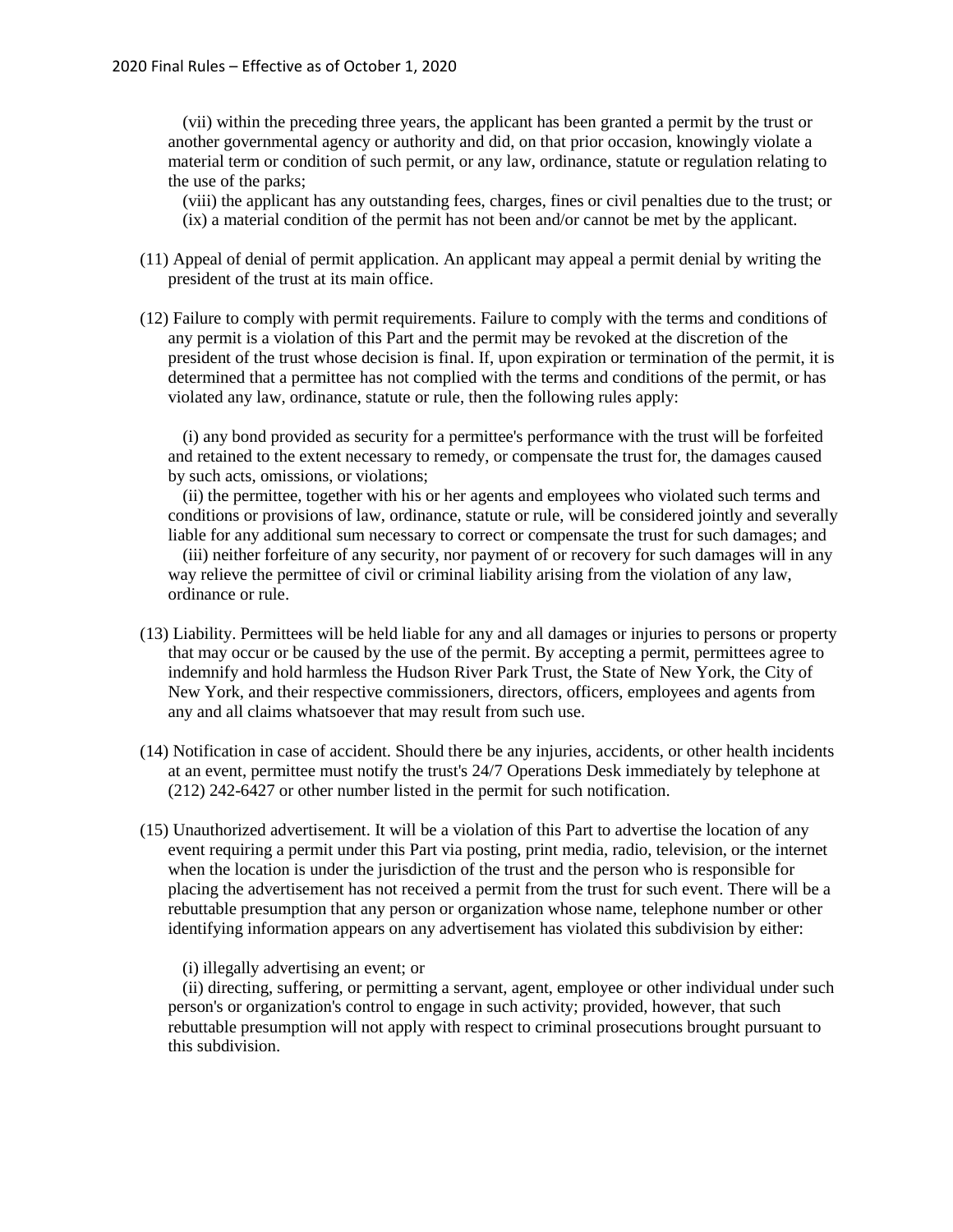- (c) **Failure to comply with directions of police officers, Hudson River Park security guards or other trust employees, or park signs**.
	- (1) All persons must comply with the lawful direction or command of any police officer, Hudson River Park security guard or other trust employee, indicated by gesture or otherwise.
	- (2) All persons must comply with or obey any instruction, direction, regulation, warning, or prohibition, written or printed, displayed or appearing on any park sign, except such sign may be disregarded upon order by a police officer, Hudson River Park security guard or trust employee.
- (d) **Orders**. In addition to the orders specifically referred to in this Part, the trust may issue any other orders which may be necessary or appropriate to enforce compliance with this Part or to safeguard persons or property within the park. It is a violation of this Part to fail or refuse to comply with such orders.
- (e) **Penalties**. Any person who violates any provision of or who fails to perform any duty imposed by this Part; or any term or condition of any permit issued pursuant to this Part is subject to all applicable civil sanctions set forth in section 13 of the Hudson River Park Act, including but not limited to a fine as set forth in section 751.07. Jurisdiction is hereby conferred upon the civil court of the City of New York and the Office of Administrative Trials and Hearings/Environmental Control Board to hear and determine any violations of these rules and regulations.
- (f) **Use and facility fees**. The trust from time to time may establish use fees for use by the public of designated boating areas, tennis, soccer, baseball, basketball, hockey, volleyball, mini golf, carousel, skateparks(s), and other specialized park facilities. Certain areas may be subject to permits and/or fees as may be posted at the facility or on the website.
- (g) **Special event fees**. The trust has established special event fees for use and occupancy of park areas or facilities. The trust has established a special event fee schedule, which will be reviewed and updated, as appropriate, on an annual basis or as may otherwise become necessary. The trust will use the following criteria as the basis for establishment of such fee schedule that shall include but is not limited to:
	- (1) the length of time, time of day and the time of year of the event;
	- (2) the nature of the use;
	- (3) whether the special event is a private or public event;
	- (4) the number of persons expected to attend the event;
	- (5) whether the applicant will impose an admission charge;
	- (6) the size and type of the proposed venue;
	- (7) the types and extent of public resources required to stage the event;
	- (8) the potential for damage to the park or disruption of other park activity;
	- (9) whether the event is a charitable event;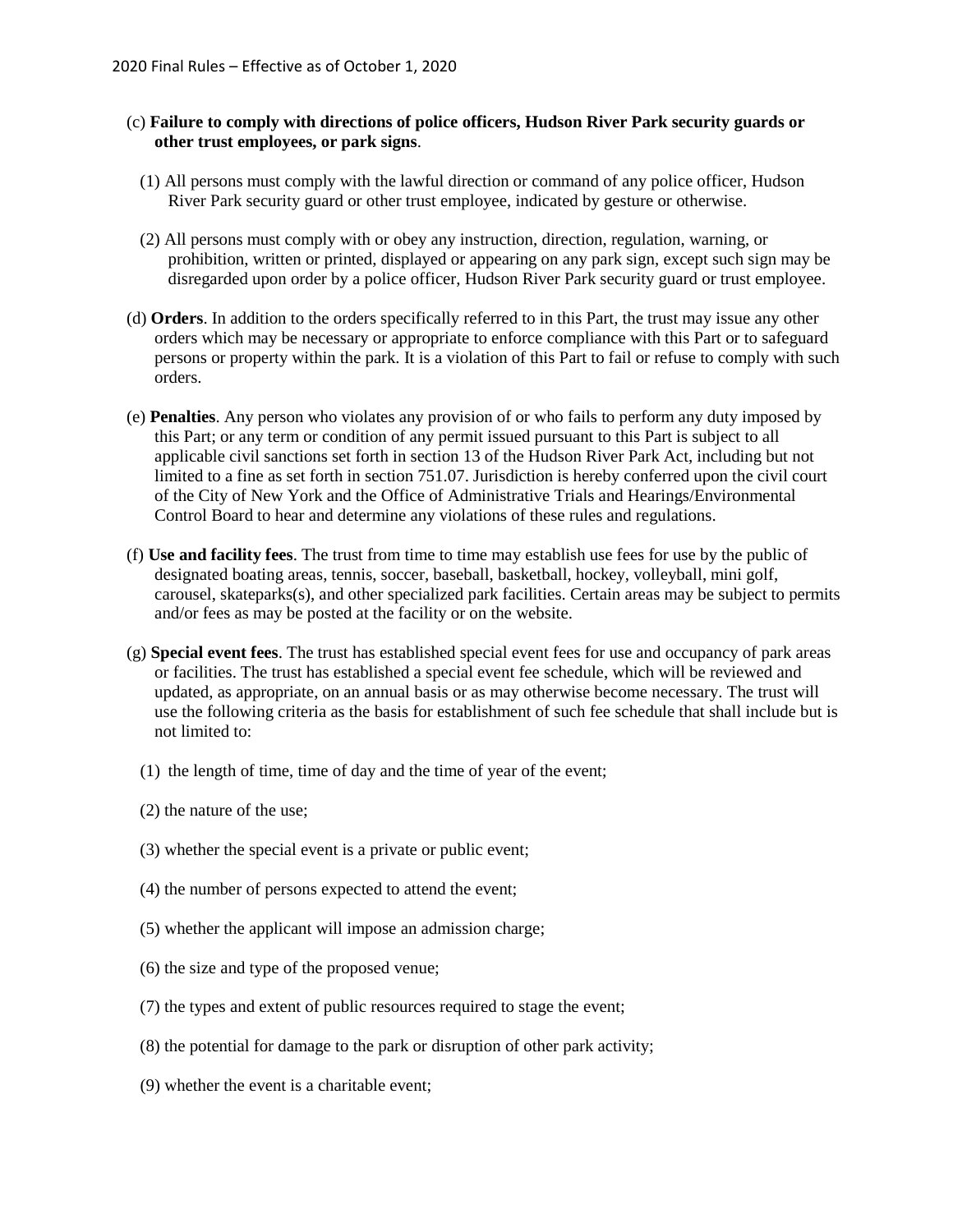- (10) whether the event is held for the purpose of raising funds;
- (11) whether the event will be sponsored and, if so, whether the sponsor is a commercial or not-forprofit entity. Commercial sponsorship exists where a for-profit entity is:
	- (i) the permit applicant;
	- (ii) the primary host;
	- (iii) a contributor to underwriting the cost of the special event; or
	- (iv) whose trade name, trademark or logo appears in advertising associated with the special event;
- (12) the amount and nature of advertising including whether the event has title sponsorship; and
- (13) such other information as the trust deems relevant.
- (h) **Demonstration permit fees**. The applicable fee for a demonstration permit will be limited to the security, maintenance and other administrative costs associated with the planned event.

Section 751.04. Prohibited activities and uses.

Violation of any provision of this section shall subject the violator to a civil penalty, as specified in the Trust's penalty schedule, set forth in section 751.07.

Unless otherwise expressly permitted, the following is a list of prohibited activities and uses:

(a) **Destruction or abuse of property and equipment**. It is prohibited for any person to injure, deface, alter, write upon, destroy, remove or tamper with in any way, any real or personal property or equipment on or within the park or owned by or under the jurisdiction or control of the trust.

#### (b) **Destruction or abuse of trees, plants, flowers, shrubs and grass**.

- (1) It is prohibited for any person to deface, write upon, sever, mutilate, prune, carve, kill or remove from the ground any of the following without documented permission of the trust:
	- (i)Trees under the jurisdiction of the trust;
	- (ii) Plants, flowers, shrubs or other vegetation under the jurisdiction of the trust.
- (2) It is prohibited for any person to go upon or allow any animal or child in his or her custody to go upon any posted newly-seeded lawn or grass plot.
- (3) It is prohibited for any person to go upon or allow any animal or child in his or her custody to go upon any area enclosed by fencing, temporary or permanent, where such fencing or signs posted thereon reasonably indicate that entry into such area is forbidden.
- (4) It is prohibited for any person to possess any tools commonly used for gardening, or any plant, tree, shrub or other vegetation, in the park except where such possession is specifically designated to be permissible by the trust or incidental to their presence in park.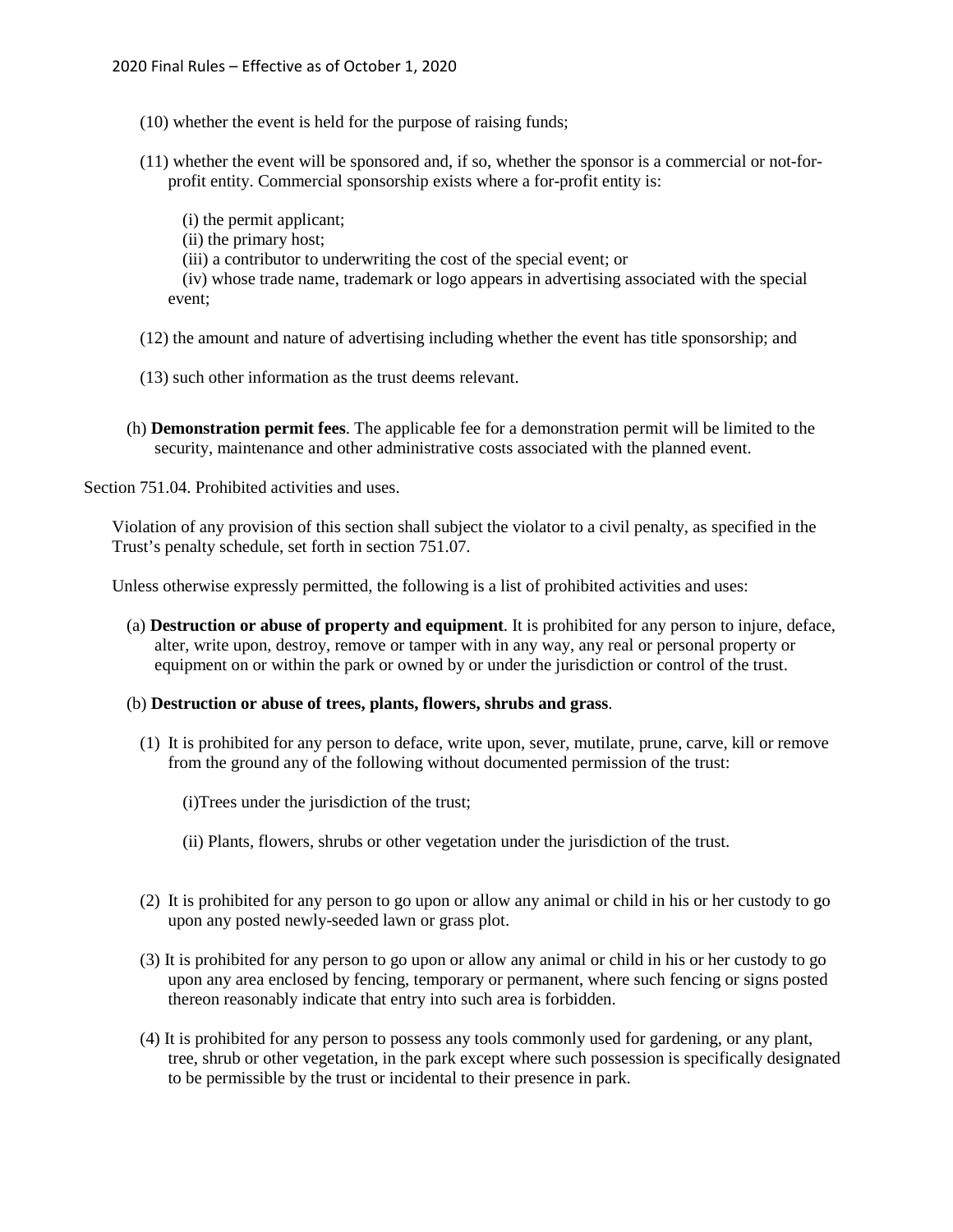(5) It is prohibited for any person to use a metal detector in the park except under a permit issued by the trust.

## (c) **Littering, polluting, dumping, and unattended property**.

- (1) It is prohibited for any person to litter in the park. All persons must use receptacles provided for the disposal of refuse. It is prohibited for any person to deposit household or commercial refuse in the park receptacles.
- (2) It is prohibited for any person to throw, drop, allow to fall, deposit or discharge into or leave in the waters within the park (including pools, fountains and bathing areas), or any stream, sewer or drain flowing into said waters, any substance, liquid or solid, which may or will result in the pollution of said waters.
- (3) It is prohibited for any person to engage in dumping in the park.
- (4) It is prohibited for any person to store or leave unattended personal belongings. Personal property left unattended within the park in violation of this provision is subject to removal by the trust. The trust will give notice to the owner of the property prior to such removal if the identity of and an address for such person are reasonably ascertainable. The cost of the removal and storage of such property will be charged to the owner and must be paid prior to release of the property. Any personal property that is unclaimed after 30 days will be deemed to be abandoned and will be disposed of pursuant to law.
- (d) **Restrictions on glass.** The trust may designate certain areas of the park as restricted areas wherein no glass bottles or other glass containers will be permitted. Failure to comply with such restrictions will constitute a violation of this Part. This subdivision will not apply to glass bottles or containers used in the care and feeding of infant children.
- (e) **Aviation**. It is prohibited for any person to voluntarily bring, land or cause to alight within or upon the park, any airplane, hot air balloon, parachute, parasail, hang glider, drone, helicopter, or other aerial device, except for permitted helicopter use at a designated heliport within the park or for medical evacuations or as needed by police officers or other city, State or Federal first responders. For the purposes of this subdivision, voluntarily means anything other than a landing necessitated by a medical emergency or a mechanical or structural failure of the aircraft or other aerial device.
- (f) **Explosives, firearms and weapons**. It is prohibited for any person, except a police officer or peace officer while on duty, to bring into or have in his or her possession in the park, any firearms or like implements, air rifles, air pistols, paintball guns, slingshots, firecrackers, missile propelling instruments or explosives, including any substance, compound, or mixture having properties of such a character that alone or in combination with other substances, compounds or mixtures, propel missiles, explode or decompose to produce flames, combustion, noise, or noxious or dangerous odors, except as specifically permitted by the trust or other appropriate city, State or Federal authorities.

### (g) **Abuse of park animals**.

(1) It is prohibited for any person to molest, chase, harass, injure, wound, trap, hunt, shoot, throw objects at, kill or remove any animal, any nest, or the eggs of any amphibian, reptile or bird, or otherwise harm or intentionally take actions that could reasonably harm any animal, nest or such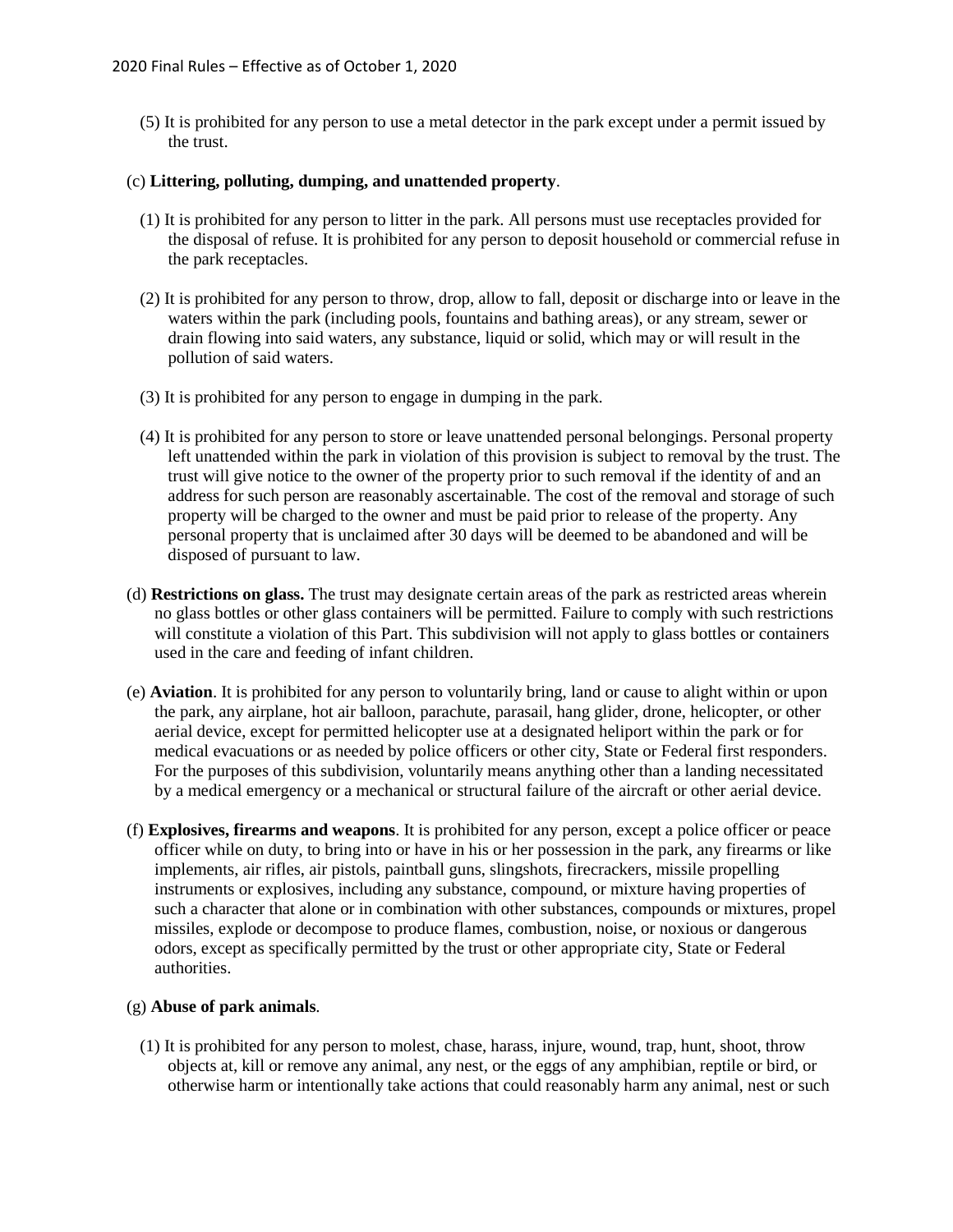eggs. Further no person shall knowingly buy, receive, have in his or her possession, sell or give away any such animal or egg taken from or killed within the park.

- (2) It is prohibited for any person to feed park animals except unconfined squirrels and birds, and where specifically authorized by the trust. The trust may also designate certain areas where all feeding of animals is prohibited. It is a violation of this Part to feed animals in any area where such feeding is prohibited.
- (h) **Marijuana; controlled substances**. It is prohibited for any person to bring, possess, distribute, sell, solicit or consume marijuana or any controlled substance, as defined in section 220.00 of the New York State Penal Law, in the park or other park property or facility.
- (i) **Failure to control animals**. It is prohibited for any person owning, possessing or controlling any animal to cause or allow such animal to be unleashed or out of control in the park, except as permitted by the trust within designated animal run areas. Any such animal found at large may be seized and impounded. Properly licensed animals, restrained by a leash not exceeding six feet in length, may be brought into the park, except in no event are dogs or other animals allowed to enter any playground, bathing facilities, or other area prohibited by the trust. Nothing in this subdivision will be construed to prohibit persons with disabilities from bringing into such areas service animals, including guide dogs, signal dogs, or other animals individually trained to do work or perform acts for the benefit of an individual with a disability, including but not limited to guiding individuals with impaired vision, alerting individuals with impaired hearing to intruders or sound, providing minimal protection or rescue work, pulling a wheelchair, or fetching dropped items. Nothing herein shall limit the rights of persons with disabilities under city, State, and Federal law.
- (j) **Horse riding**. Horse riding is prohibited within Hudson River Park without a permit issued by the trust.
- (k) **Control and removal of animal waste**. It is prohibited for any person to allow any animal in his or her custody or control to discharge any fecal matter in the park unless he/she promptly removes and disposes of same. This provision does not apply to a service animal accompanying a person with a disability.
- (l) **Urination and defecation in the parks**. It is prohibited for any person to urinate or defecate in the park, or in or upon any park building, monument or structure, except in a facility which is specifically designed for such purpose.
- (m) **Disorderly behavior**. It is prohibited for any person to engage in disorderly behavior in the park. Any person who engages in disorderly behavior may be expelled immediately from the park. A person is guilty of disorderly behavior who:
	- (1) enters or leaves the park except by designated entrance ways or exits, or enters or attempts to enter any facility, area or building sealed, locked or otherwise restricted from public access; or
	- (2) climbs upon any wall, fence, shelter, railing, artwork, tree, shrub, fountain or other vegetation, or any structure or statue not specifically intended for climbing purposes;
	- (3) gains or attempts to gain admittance to the facilities in the park for the use of which a fee is required without paying such fee;
	- (4) engages in any form of gambling or game of chance for money, or tells fortunes for money;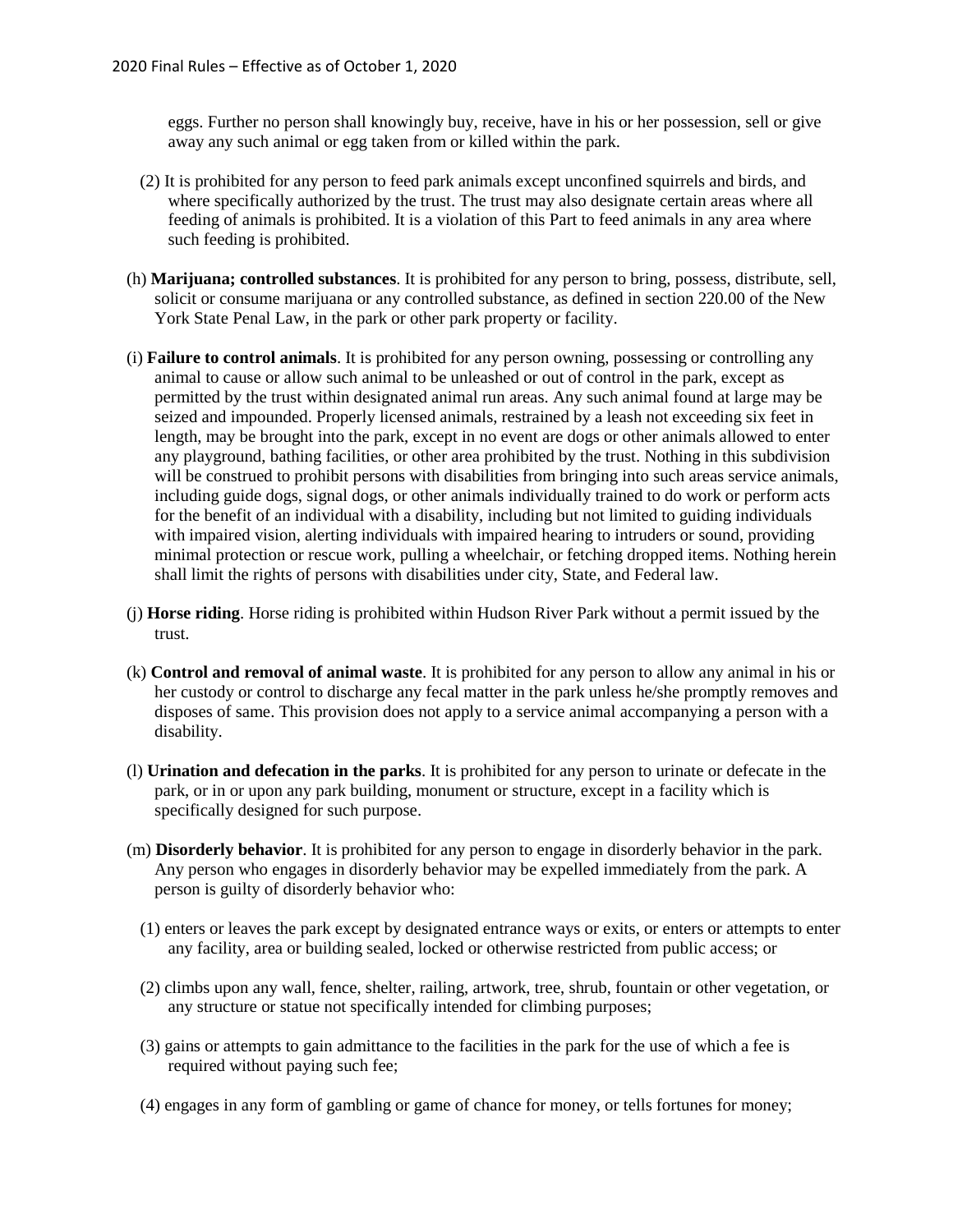- (5) interferes with, encumbers, obstructs or renders dangerous any part of the park or park road; obstructs vehicular or pedestrian traffic, including but not limited to blocking an entrance or exit to the park;
- (6) engages in fighting or assaults any person;
- (7) engages in a course of conduct or commits acts that unreasonably alarm or seriously annoy another person;
- (8) engages in any form of sexual activity; or
- (9) engages in a course of conduct or commits acts that endanger the safety of others.
- (n) **Loitering for illegal purposes**. It is prohibited for any person to engage in loitering for illegal purposes in the park. Any person in the park is guilty of loitering for illegal purposes who:
	- (1) loiters or remains in the park for the purpose of engaging, or soliciting another person to engage, in sexual activity for money; or
	- (2) loiters or remains in the park with one or more persons for the purpose of unlawfully using, possessing, purchasing, distributing, selling or soliciting marijuana, alcohol or any controlled substance, as defined in section 220.00 of the New York State Penal Law.
- (o) **Unlawful exposure**. It is prohibited for any person to appear in public on property under the jurisdiction of the trust in such a manner that his or her genitalia are unclothed or exposed.
- (p) **Obstruction of sitting areas**. It is prohibited for any person to use a bench or other sitting area so as to interfere with its use by other persons, including lying down or storing any materials thereon.
- (q) **Unlawful camping**. It is prohibited for any person to engage in camping, or erect or maintain a tent, or other type of shelter, tie a hammock to park trees, or camp in the park without a permit.
- (r) **Unlawful spitting**. It is prohibited for any person to spit or expectorate in or upon any park building, monument or structure, or in the water or on any public open space.
- (s) **Unhygienic use of fountains, pools, and water**. It is prohibited for any person to use, or permit any animal under his or her control to use, any water fountain, drinking fountain, pool, sprinklers or any other water contained in the park for the purpose of washing or cleaning himself or herself, his or her clothing or other personal belongings. This subdivision does not apply to those areas within the park which are specifically designated as water fountains for use by animals, or which are specifically designated for personal hygiene purposes (i.e., bathroom, shower room, etc.), provided, however, it is prohibited for any person to wash his or her clothes or personal belongings in such areas.

#### (t) **Unlawful solicitation or advertising**.

(1) It is prohibited for any person to engage in any commercial activity or commercial speech, including the distribution or posting of signs, leaflets, or other printed materials in the park, except pursuant to a permit issued under this Part. There will be a rebuttable presumption that any person or organization whose name, telephone number or other identifying information appears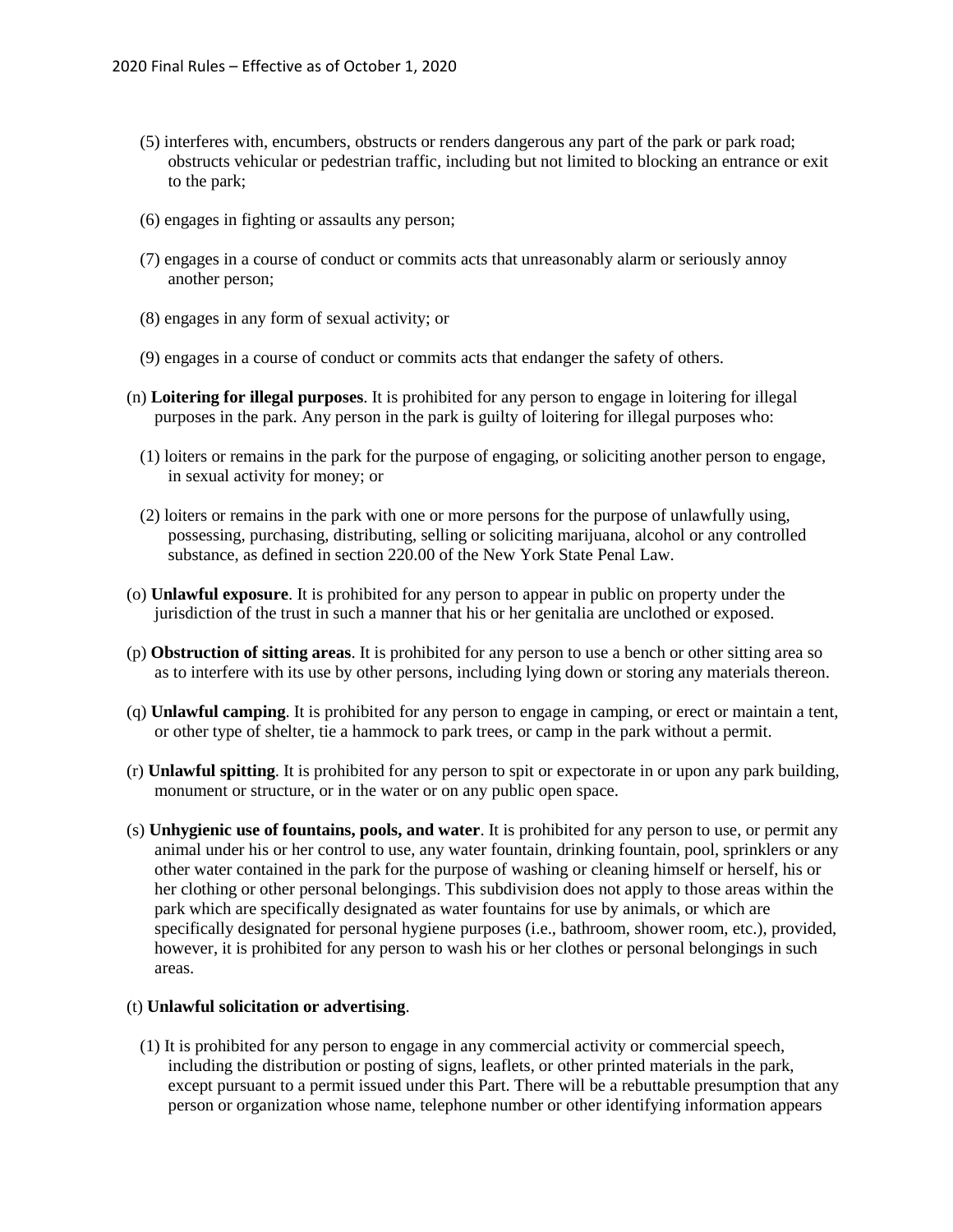on any such sign, leaflet or other printed materials found in Hudson River Park has violated this subdivision by either:

(i) illegally distributing or posting such materials; or

(ii) directing, suffering, or permitting a servant, agent, employee or other individual under such person's or organization's control to do so; provided, however, that such rebuttable presumption will not apply with respect to criminal prosecutions brought pursuant to this subdivision.

- (2) It is prohibited for any person to solicit money or other property from persons not known to such person in the park, unless such person possesses a permit for such solicitation issued by the trust.
- (u) **Prohibited vessels**. It is prohibited for any person to operate a cigarette boat, large twin engine boat with horse power in excess of 500 hp per engine, or jet skis anywhere within the waters of the park.
- (v) **Smoking**. Smoking and use of electronic cigarettes. Except as may be designated by the trust, smoking of any substance and using electronic cigarettes are prohibited in all public areas within Hudson River Park.

Section 751.05. Regulated uses.

Violation of any provision of this section shall subject the violator to a civil penalty, as specified in the Trust's penalty schedule in Section 751.07. Unless expressly permitted the following is a list of regulated activities and uses:

#### (a) **Assemblies, meetings, exhibition**s.

- (1) It is prohibited for any person to hold or sponsor any special event or demonstration without a permit.
- (2) It is prohibited for any person to erect any structure, stand, booth, platform, exhibit or art work in connection with any assembly, meeting, exhibition or other event or activity without a permit from the trust.
- (3) It is prohibited to hold an event that significantly interferes with ordinary park use without a permit. Significant interference includes, but is not limited to, harming landscaping, plantings or structures in the park, precluding other events that have a valid permit, and unreasonably interfering with the enjoyment of the park by others.
- (b) **Unlawful vending**. It is prohibited for any person to sell, offer for sale, hire, lease or let anything whatsoever within the park, except under and within the terms of a permit for such activity issued by the trust.

### (c) **Unlawful posting of notices or signs**.

(1) It is prohibited for any person to post, display, affix, stand, construct or carry any placard, flag, banner, sign or model or display any such item by means of aircraft, kite, balloon or other aerial device, in, on, or above the surface of the park for any purpose whatsoever without a permit issued by the trust. Each separate item placed in violation of this section constitutes a separate violation.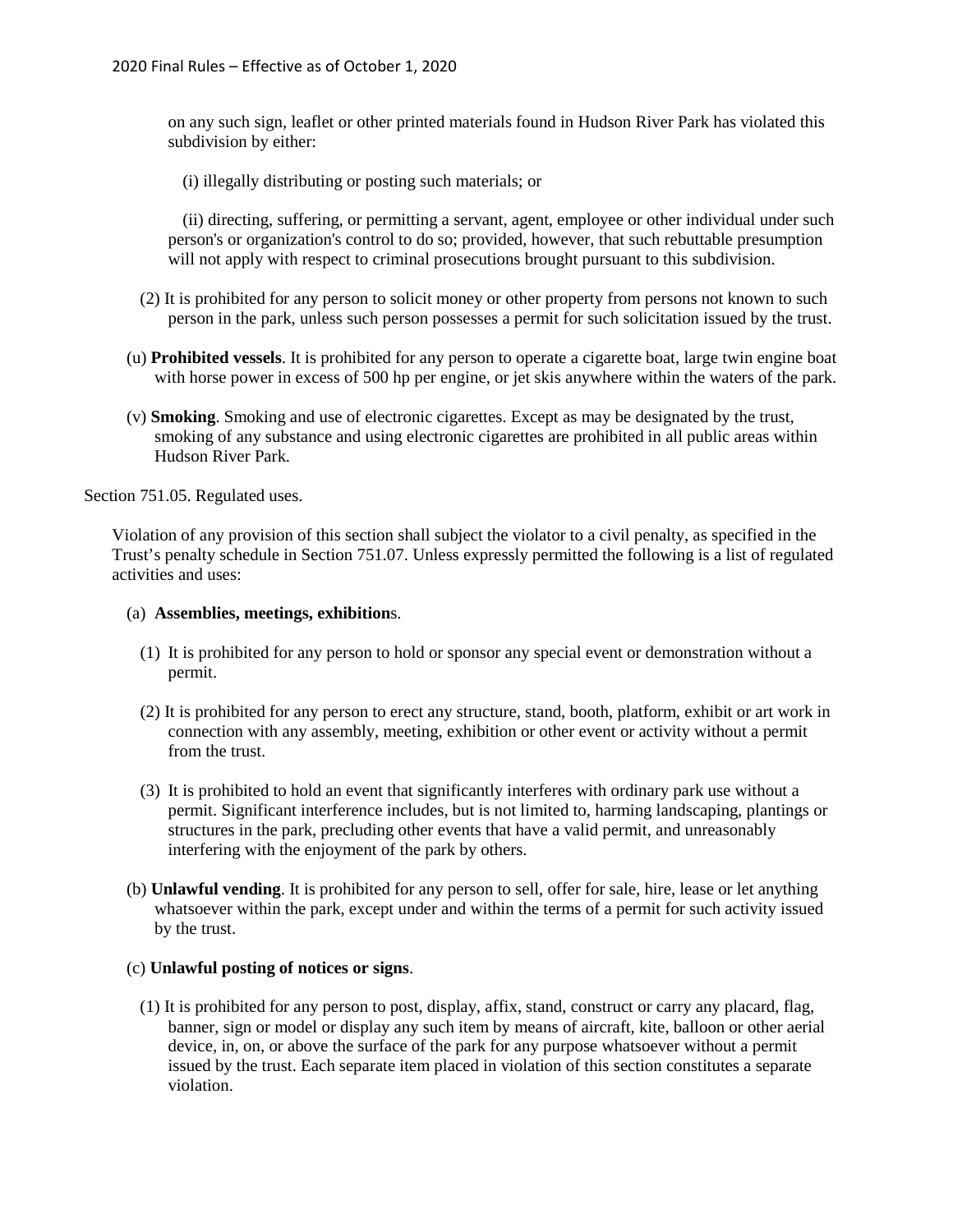- (2) Notwithstanding paragraph (1) of this subdivision, any person may carry any item described in paragraph (1) of this subdivision, without the aid of any aircraft, kite, balloon or other aerial device, where the space on which the message of such item is contained has a height no greater than two feet and a length no longer than three feet, and that such item takes up a total area of no more than six square feet.
- (3) Any person or business who posts or displays a sign, printed material or art work upon park property, including the perimeters of the park, whether or not pursuant to a permit issued under this subdivision, is responsible for removal of such material pursuant to the conditions in such permit, or immediately if no such permit has been issued. Failure to remove any material that is posted or displayed on such property, or that remains on such property, other than in compliance with such permit, constitutes a violation and such material is subject to immediate removal and disposal.
- (4) There will be a rebuttable presumption that any person or business whose name, telephone number, or other identifying information appears on any notice or sign posted or displayed within the park without trust permission, has violated this subdivision by either:
	- (i) pasting, posting, painting, printing or nailing such notice or sign; or

(ii) directing, suffering or permitting a servant, agent, employee or other individual under such person's or business's control to engage in such activity; provided, however, that such rebuttable presumption will not apply with respect to criminal prosecutions brought pursuant to this paragraph.

#### (d) **Noise; musical instruments; sound reproduction devices**.

- (1) It is prohibited for any person to make, or cause or allow to be made, unreasonable noise in the park so as to cause public inconvenience, annoyance or harm. Unreasonable noise means any excessive or unusually loud sound that disturbs the peace, comfort or repose of a reasonable person of normal sensitivity or injures or endangers the health or safety of a reasonable person of normal sensitivity, or which causes injury to plant or animal life, or damage to property or business.
- (2) Except as authorized in this subdivision, it is prohibited for any person to play or operate any sound reproduction device, as defined in this Part, in the park without a permit from the trust and in compliance with any other applicable governmental requirements. Except in designated quiet zones the regular and customary use of portable radios, record players, compact disc players, televisions, or tape recorders or unamplified musical instruments played or operated in full accordance with this Part so as not to unreasonably disturb other persons in their permitted uses of the park, is permitted without the need for specific trust authorization. Signs will be posted in all quiet zones advising the public of such prohibition. The use of sound reproduction devices listened to solely by headphones or earphones and inaudible to others is permitted in all areas of the park.
- (3) It is prohibited for any person to play or operate any sound reproduction device in the park between the hours of 10:00 p.m. and 8:00 a.m., unless audible solely through headphones or earphones or as authorized by the trust under the express terms of a permit. The trust may, in its discretion, further restrict such hours in specific park areas where such operation would disturb or damage the comfort, peace, health or safety of persons or businesses.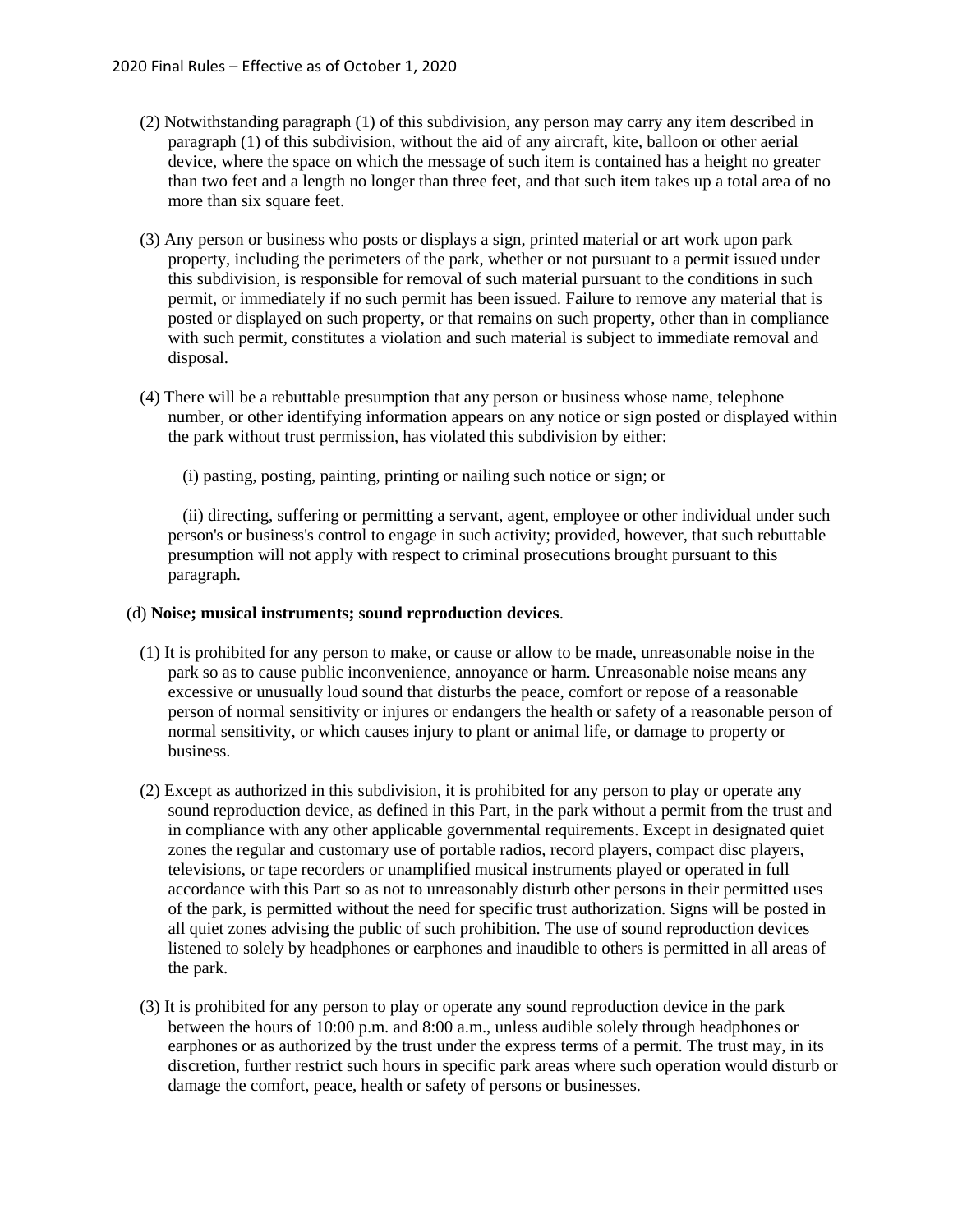- (4) It is prohibited for any person to play or operate any musical instrument or drum or cause any noise for advertising or commercial purposes except under the express terms of a permit.
- (e) **Unauthorized cinematic or photographic productions**. It is prohibited for any person to engage in any cinematic or photographic production which either:
	- (1) is for commercial purposes; or
	- (2) restricts access to public areas, regardless of whether the production is for commercial purposes or not, without a permit from the trust. The permittee will be responsible for restoring any park property altered or damaged in connection with the exercise of such permit.

#### (f) **Alcoholic beverages**.

- (1) Except where specifically permitted by the trust, it is prohibited for any person to consume any alcoholic beverage in any playground, beach, swimming pool or other park area or facility. It is prohibited for any person to possess any alcoholic beverage with intent to consume or facilitate consumption by others of same in any playground, beach, swimming pool, or other park area or facility. Possession of an open container containing an alcoholic beverage by any person shall create a rebuttable presumption that such person did intend to consume the contents thereof in violation of this subdivision (f). There will be a rebuttable standard of constructive possession for the purposes of this subdivision (f).
- (2) It is prohibited for any person to appear in the park under the influence of alcohol to the degree that he or she may endanger himself or herself, other persons or property, or unreasonably annoy persons in his or her vicinity.

### (g) **Swimming and designated swimming and pool areas**.

- (1) Except as otherwise specifically authorized by the trust, swimming or wading in waters under the jurisdiction of the trust is permitted only at authorized swimming and pool areas and only during the bathing season as may be designated by the trust. The trust may limit or expand the extent of swimming and pool areas, shorten or extend the bathing season with due regard for weather conditions, protection of the environment, and the safety of the public. It is prohibited for any person to swim or wade within the park except during the bathing season and within designated locations.
- (2) It is prohibited for any person to bring into or use in water under the jurisdiction of the trust, any artificial floats, tubes, masks, spears, fins, snorkels, air or gas tanks, or other apparatus used for scuba diving, unless otherwise authorized by the trust or in an area designated by the trust for such use. If use of a personal flotation device is permitted, only USCG-approved of types I, II and III shall be allowed.
- (3) Any person having, or apparently having any infectious disease will not be admitted to a bathing area, or permitted in the water.
- (4) It is prohibited for any person to change clothes except in authorized places. It is prohibited for any person to be nude at any bathing area or other park area under the jurisdiction of the trust.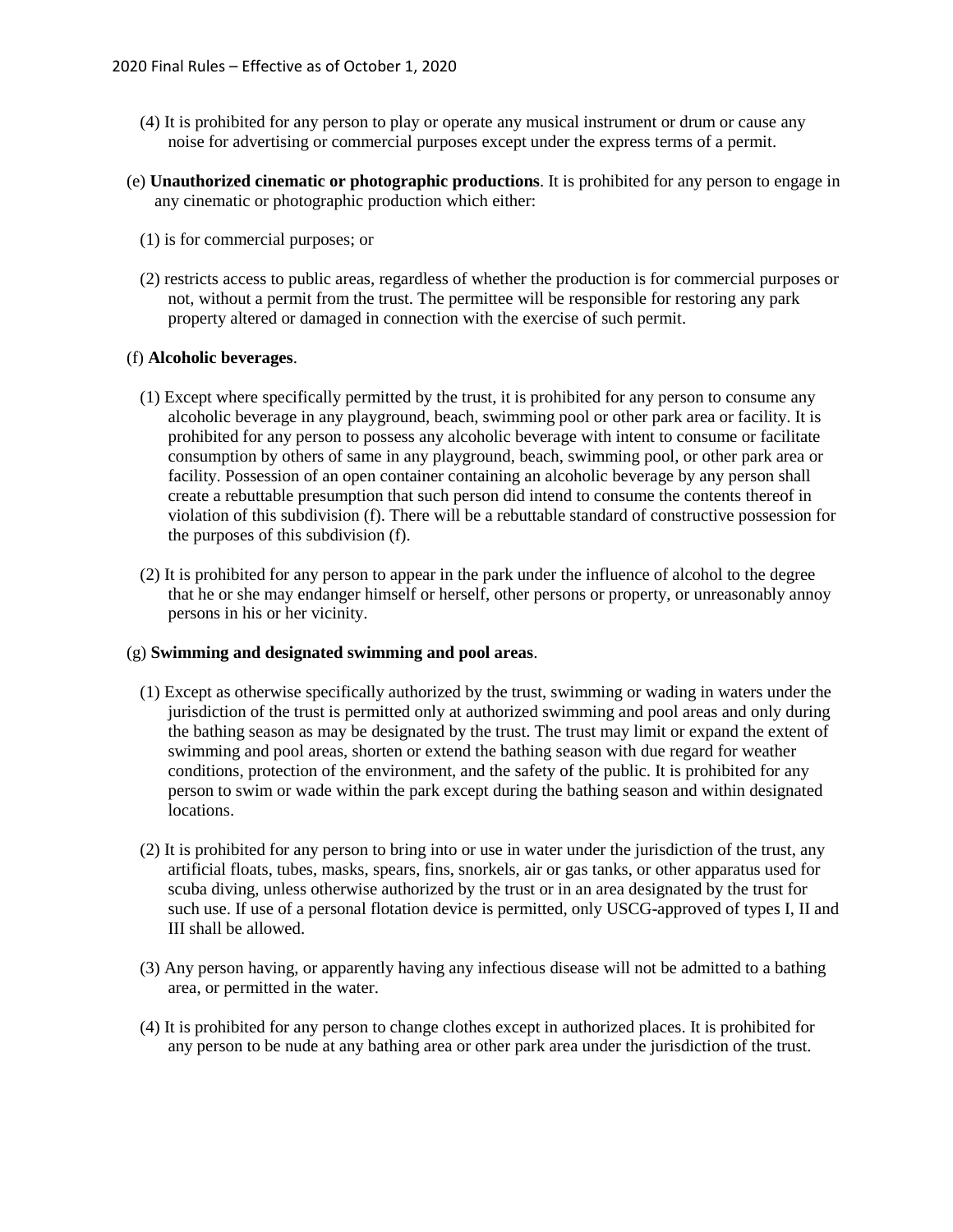- (5) It is prohibited for any person to disobey the reasonable direction of a lifeguard, or carry on unnecessary conversation with a lifeguard, or falsely call for help or assistance, or stand, sit upon, or cling to lifeguard perches, or cling to or go into a lifeguard boat except in an emergency.
- (6) It is prohibited for any person to dive into waters under the jurisdiction of the trust except where specifically authorized by posted signs.

### (h) **Fishing and crabbing**.

- (1) The angling or taking, as those terms are defined in the State Environmental Conservation Law, section 11-0103(12), of fish, crabs or other crustacea with the use of a hook and line, dip net or crab trap is permitted from locations under the jurisdiction of the trust, except in open swimming areas or where specifically prohibited. Casting is not permitted except in designated areas. Any person who engages in such activity must obey all posted guidelines, and comply with all applicable city, State and Federal laws and regulations, including the New York State Environmental Conservation Law and regulations promulgated pursuant thereto.
- (2) Failure to remove fishing line fragments and hooks from land and waters under the jurisdiction of the trust whenever practicable is a violation of this Part.

# (i) **Bicycling**.

- (1) Any person operating a bicycle in the park must obey all park signs pertaining to the use of such bicycles.
- (2) It is prohibited for any person to operate a bicycle in the park except on designated service roads, access roads and driveways that are also used by motor vehicles. Bicycles are permitted on the Hudson River Greenway, which runs adjacent to the Park as part of NYS Route 9A.
- (3) It is prohibited for any person to ride or operate a bicycle in a reckless manner.
- (4) It is prohibited for any person to ride or operate a bicycle to carry more persons at one time than the number for which it is designed and equipped, except that children may be carried in seats securely attached to a bicycle. It is prohibited for any person riding a bicycle to attach himself or herself or his/her bicycle to the outside of any motor vehicle being operated in the park.
- (5) Bicyclists must yield the right-of-way to pedestrians.
- (j) **Planting**. Except as and where specifically permitted by the trust, it is prohibited for any person to plant, prune, forage, grow, maintain, fertilize or interfere with any trees, plants, flowers, shrubbery or other vegetation in any area under the jurisdiction of the trust. Trees shrubbery, plants, and other vegetation installed in the park pursuant to permits are the property of the trust.

### (k) **Unlawful fires**.

- (1) It is prohibited for any person to kindle, build, maintain, or use a fire in any place, portable receptacle, or grill within the park, except as specifically authorized by the trust.
- (2) It is prohibited for any person to deposit, dispose, leave, throw away or toss any lighted match, cigar, or cigarette, or other flammable material within, on, near, or against any tree, building, structure, boat, vehicle or enclosure, or in any open area, including park water areas.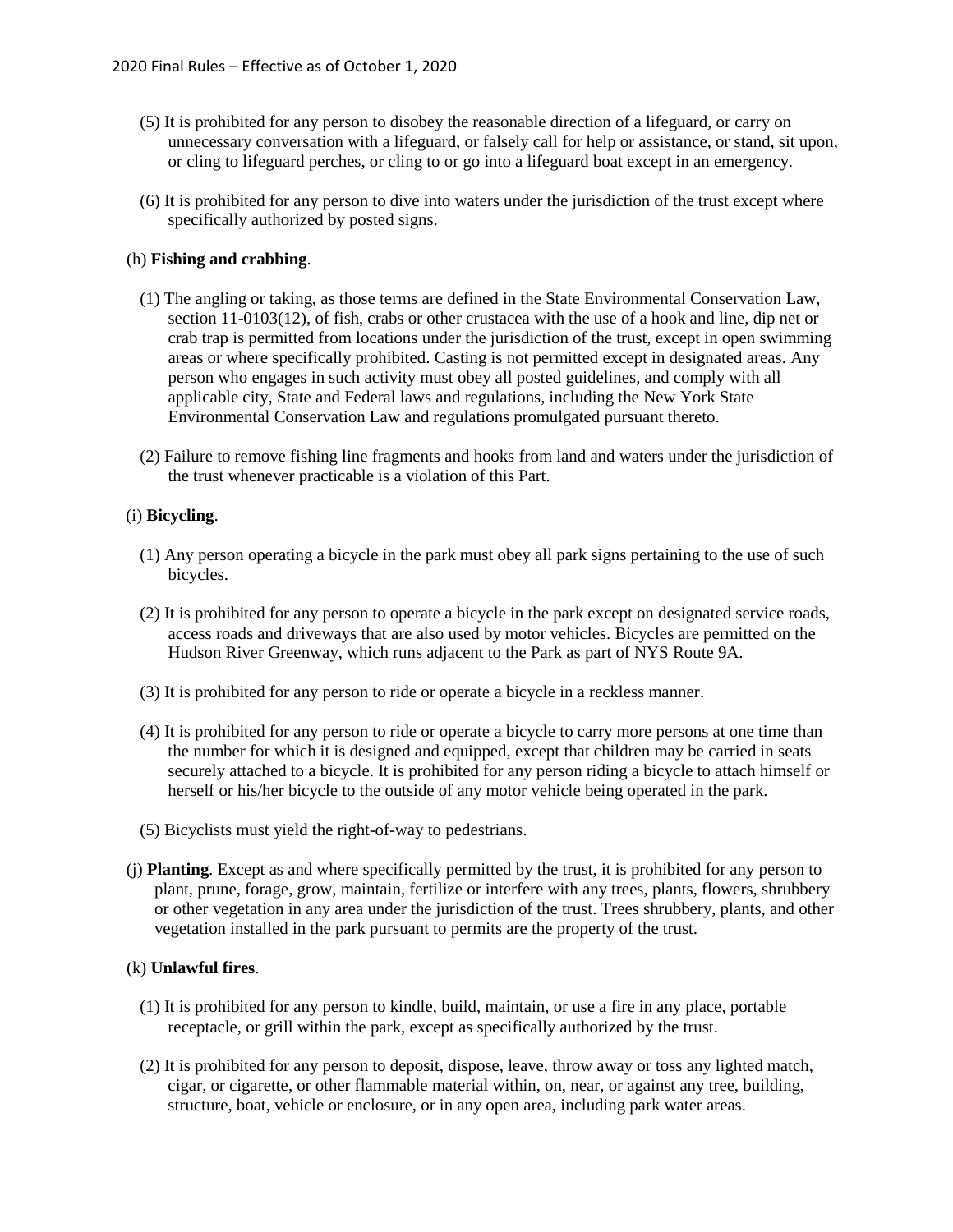# (l) **Unlawful operation and parking of motor vehicles**.

- (1) Motor vehicles may not be brought into or operated in any area of the park except in designated parking areas or as otherwise specifically authorized by the trust. Parking areas may be closed to motor vehicles at such times and in such places designated by the trust.
- (2) It is prohibited for any person to park any motor vehicle in the park, except as authorized by the trust.
- (3) Parking permits may be issued to persons. Their license plate number may appear on the permit, and such permit will be valid only for the registered vehicle identified on the permit. Parking permits are not transferable. Any assignment or attempted assignment of a parking permit will result in the cancellation of such permit.
- (4) It is prohibited for any person to remain overnight in a garage or parking lot or in a vehicle parked in a garage or parking lot within the park, except as authorized by the trust. The trust may remove or cause to be removed any vehicle which is parked in a garage or parking lot or other area under trust jurisdiction without a current parking permit or without payment of all required fees. The cost of towing and storage of the vehicle will be charged to the permittee or owner of the vehicle and must be paid prior to release of the vehicle. Any vehicle which is unclaimed after 30 days will be deemed to be an abandoned vehicle and will be disposed of pursuant to the procedures set forth in section 1224 of the Vehicle and Traffic Law.
- (5) It is prohibited for any person to use any area of the park, including designated parking areas, for the purpose of performing nonemergency automotive work, including, but not limited to, vehicle maintenance, repairs or cleaning.
- (m) **Unauthorized construction on park property**. It is prohibited for any person to perform, cause, suffer or allow to be performed construction work of any kind or any work incidental thereto, including storage of materials, in the park, except as specifically authorized by the trust.
- (n) **Unauthorized excavations**. It is prohibited for any person to perform, cause, suffer or allow to be performed any excavations within or adjacent to the park property if such excavation should impact the park, except as specifically authorized by the trust.

### (o) **Failure to comply with area use restrictions**.

- (1) It is prohibited for any person to throw, catch, kick or strike any baseball, football, frisbee, basketball, soccer, golf or tennis ball, or similar object, or engage in any sport, game or other competition, except in areas designated and maintained by the trust for such purpose. The trust may restrict or prohibit the use of such areas if the area has previously been allotted to another by permit issued pursuant to the provisions of this Part.
- (2) It is prohibited for any person to engage in any toy or model aviation, kite-flying, model boating or model automobiling, except at such times and at such places designated or maintained by the trust for such use.
- (3) It is prohibited for any person to ice skate, roller skate, in-line skate, ski, skateboard, ride a scooter, or sled except in areas designated and maintained by the trust for such use.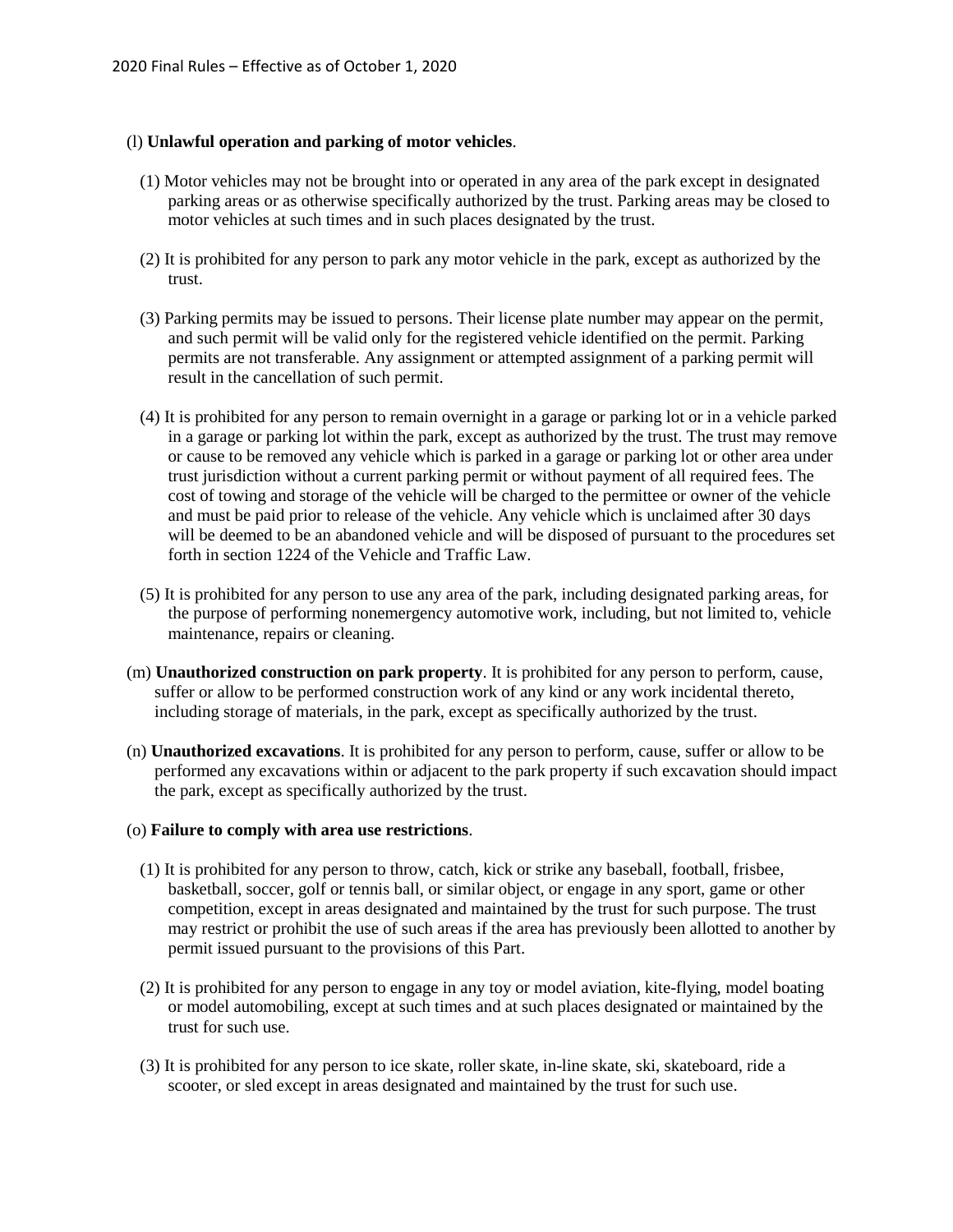- (p) **Exclusive areas**. Areas within the parks may be designated by the trust for exclusive use of certain activities. All exclusive areas will be specifically designated as such and signs will be posted informing the public of this designation and any applicable hours restrictions. Exclusive area designations may include:
	- (1) exclusive children's playgrounds: Persons over the age of 12 are allowed in playground areas only when supervising a child under the age of 12;
	- (2) dog runs: Certain fenced park areas may be designated by the trust as dog runs, and persons owning or possessing dogs that are wearing a license tag and vaccinated against rabies pursuant to State and city laws are permitted to allow such animals to remain unleashed in these areas. Users of dog runs must obey posted rules;
	- (3) swimming and wading area: Certain water areas of the park may be designated by the trust as swimming and wading areas where the operation of vessels of any kind is strictly prohibited;
	- (4) nonmotorized boating areas: Certain inter-pier areas may be designated by the trust as nonmotorized boating areas for use by kayakers, canoers and other operators of nonmotorized vessels. Motorized vessels, swimming and wading are prohibited in such designated areas;
	- (5) sanctuary areas: Access to certain water and ecological pier areas may be restricted or prohibited by the trust to preserve and protect marine and/or plant habitat resources within such areas;
	- (6) docking or mooring areas: Certain water areas of the park may be designated by the trust as areas where vessels may dock or moor. Rules regarding docking and mooring are posted in the docking and mooring areas in the park and/or on the website.

### (q) **Unlawful distribution of products and materials**.

- (1) It is prohibited for any person to engage in the noncommercial distribution of products and/or material (other than printed or similarly expressive material) without a permit. A permit will be issued only upon the trust's determination that said distribution will be conducted in a manner consistent with the public's use and enjoyment of the park or park facility in question. In making this determination, the trust will use criteria which shall include but not be limited to:
	- (i) considering the nature of the product or material;
	- (ii) whether the product or material is compatible with customary park uses;
	- (iii) whether the product or material is intended to be used in the park or facility;
	- (iv) the age of the targeted audience for the product or material; and

(v) whether the area in the park or facility where the distribution will take place is appropriate for such distribution, considering, e.g., its proximity to areas designed for children, quiet zones or other areas designed for activities not compatible with such distribution.

(2) In connection with the foregoing, the trust may consult with parental or other groups which are involved with the park or facility where a permit for distribution is requested. The trust may also impose conditions upon the distribution of products and materials consistent with the concerns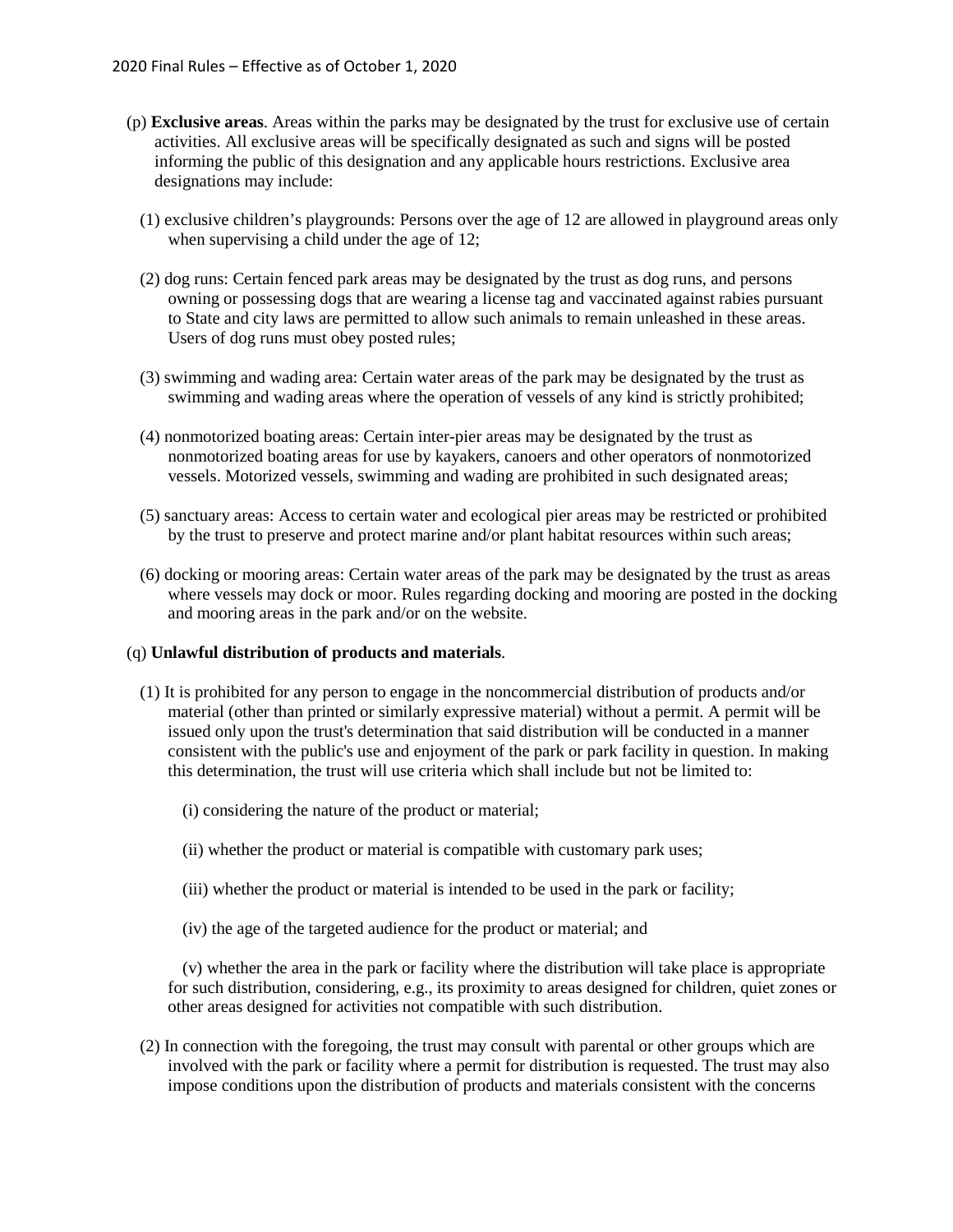reflected by the factors listed above. Products and/or materials may be distributed only upon an indication of interest by the recipient, and only from a fixed location specified in the permit.

# (r) **In-line skating, roller skating, skateboarding and use of scooters**.

- (1) Any person bringing in-line skates, roller skates, skateboards or scooters in the park must obey all park signs pertaining to the use of such equipment.
- (2) It is prohibited for any person to in-line skate, skate, skateboard or use a scooter in vegetated areas or on any pedestrian way, sitting or play area, or playground. In-line skates, roller skates, skateboards or scooters may be used only on park roads, the adjacent NYSDOT Route 9A bikeway/Greenway, and other park areas specifically designated by the trust.
- (3) It is prohibited for any person to use in-line skates, roller skates, skateboards or scooters in a reckless manner, or as to endanger persons or damage park property.
- (4) Persons using in-line skates, roller skates, skateboards or scooters must yield the right-of-way to pedestrians, and must walk on their skates or carry their boards on pedestrian walkways.
- (s) Geocaching or other treasure hunting games, activities, devices, logbooks, trinkets, or other materials, are not allowed within Hudson River Park except as may be expressly permitted by the trust.

Section 751.06. Boating.

The approximately 400 acres of water area within Hudson River Park are designated by the Hudson River Park Act as an estuarine sanctuary. To protect and preserve this important resource and to promote the safe operation of vessels within Hudson River Park waters, in addition to the requirements set forth in sections 751.01 through 751.07 of this Part, the following requirements and restrictions also apply to activities and uses within the Park's water areas:

### (a) **Permits**.

- (1) Unless within an area designated by the trust, authorized pursuant to a permit, or in an emergency, it is prohibited for any person to operate, land, anchor, moor, dock, tie-up, store or launch a boat or vessel of any kind on any of the piers or along the bulkhead or other areas of the park. The trust or its appointed concessionaire or operator may identify areas for designated boating, landing, docking, or mooring, which may require fees.
- (2) A permit will not be issued for a vessel which is unsafe or likely to cause injury to people or damage to property or the environment based on U.S. Coast Guard standards as set forth in 33 CFR chapter I, subchapter E and subchapter S, 46 CFR chapter I, subchapter A (part 2), subchapter H, subchapter K, and subchapter T, as applicable and as determined by the trust or its duly authorized designee.
- (3) Dockage or mooring permits may be issued for vessels that the trust or its duly authorized designee determines based on U.S. Coast Guard standards as set forth in paragraph (2) of this subdivision, are capable of safely operating in open water. Before issuing the permit, the trust or its duly authorized designee may inspect the vessel and/or require a demonstration of the vessel's operational capability in open water. Applicant must present evidence of hull and liability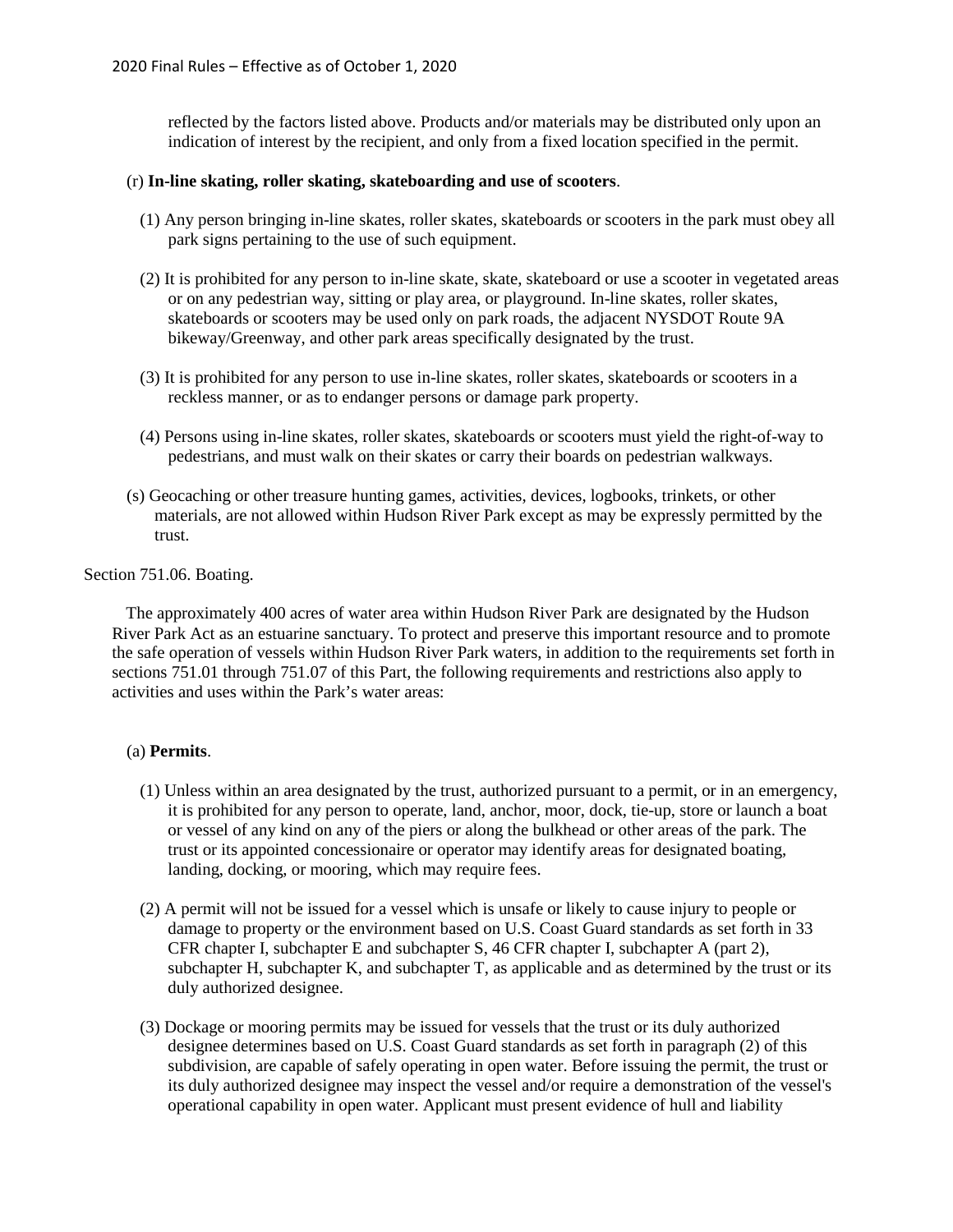insurance, either current State registration or documentation by the U.S. Coast Guard and successful completion of the U.S. Coast Guard Auxiliary, State of New York, or equivalent boating safety course or sufficient nautical experience as determined by the trust based on U.S. Coast Guard Standards.

- (4) A permit will authorize the use of a mooring that meets the requirements of this section, the location of a mooring at a particular position in the mooring field, and the mooring of a particular vessel identified by size, type and registration number.
- (5) The applicant for a permit must be the owner or lessee of the vessel. A permit will not be issued unless the applicant presents evidence that the vessel possesses a current registration from the State Department of Motor Vehicles or the appropriate agency of another state or is documented by the U.S. Coast Guard. If the applicant is not the registered or documented owner of the vessel, the applicant must present evidence that he or she is the lessee of the vessel. If a permittee intends to replace a vessel, he or she must notify the trust or its duly authorized designee in advance so the trust can determine whether the existing location and mooring are acceptable for the replacement vessel. The replacement vessel may not be moored until a new permit is granted. No permit will be issued for a replacement vessel if such vessel is not registered with the State Department of Motor Vehicles or the appropriate agency of another state or documented by the U.S. Coast Guard.
- (6) Notwithstanding the above provisions of this section, the trust or its duly authorized designee may reserve a limited number of permits for moorings and issue them to persons for use in connection with special events or other activities that promote the enjoyment by the public of the water for educational, recreational, or entertainment purposes.
- (7) The trust or its duly authorized designee may issue seasonal, monthly or short stay permits. The term of a seasonal permit begins May 1st and ends October 31st, unless otherwise designated by the trust or its duly authorized designee. Seasonal permits are not renewable. Seasonal permit holders must apply for a new permit each year.
- (8) The trust will annually accept and review mooring permit applications.
- (9) The trust and/or its duly authorized designee may impose reasonable conditions on the issuance of a permit to protect public safety and to safeguard the interests of the public, including but not limited to a requirement that the permittee or applicant have his or her mooring inspected or obtain appropriate and updated insurance and submit satisfactory evidence of having complied with such conditions.
- (10) Nothing in this Part creates a property right in any permit. All permits issued pursuant to this Part merely grant a license and such permits are by their nature terminable at will by the trust in accordance with the needs or requirements of the trust or in the interests of the public as determined by the trust.
- (11) The trust or its duly authorized designee may terminate any permit issued pursuant to this Part by serving permittee with 15 days' written notice of such termination. The trust or its duly authorized designee will send by certified mail notice of the intention to terminate a permit and the reasons therefor. In the event that a mailing address is unknown or mail is returned undelivered, such notice may, in lieu of mailing, be posted in a conspicuous place on the vessel. A permittee may file written objections with the trust within seven days from the date of such mailing or posting, whichever is later. After considering any objections raised by the permittee, the trust will make a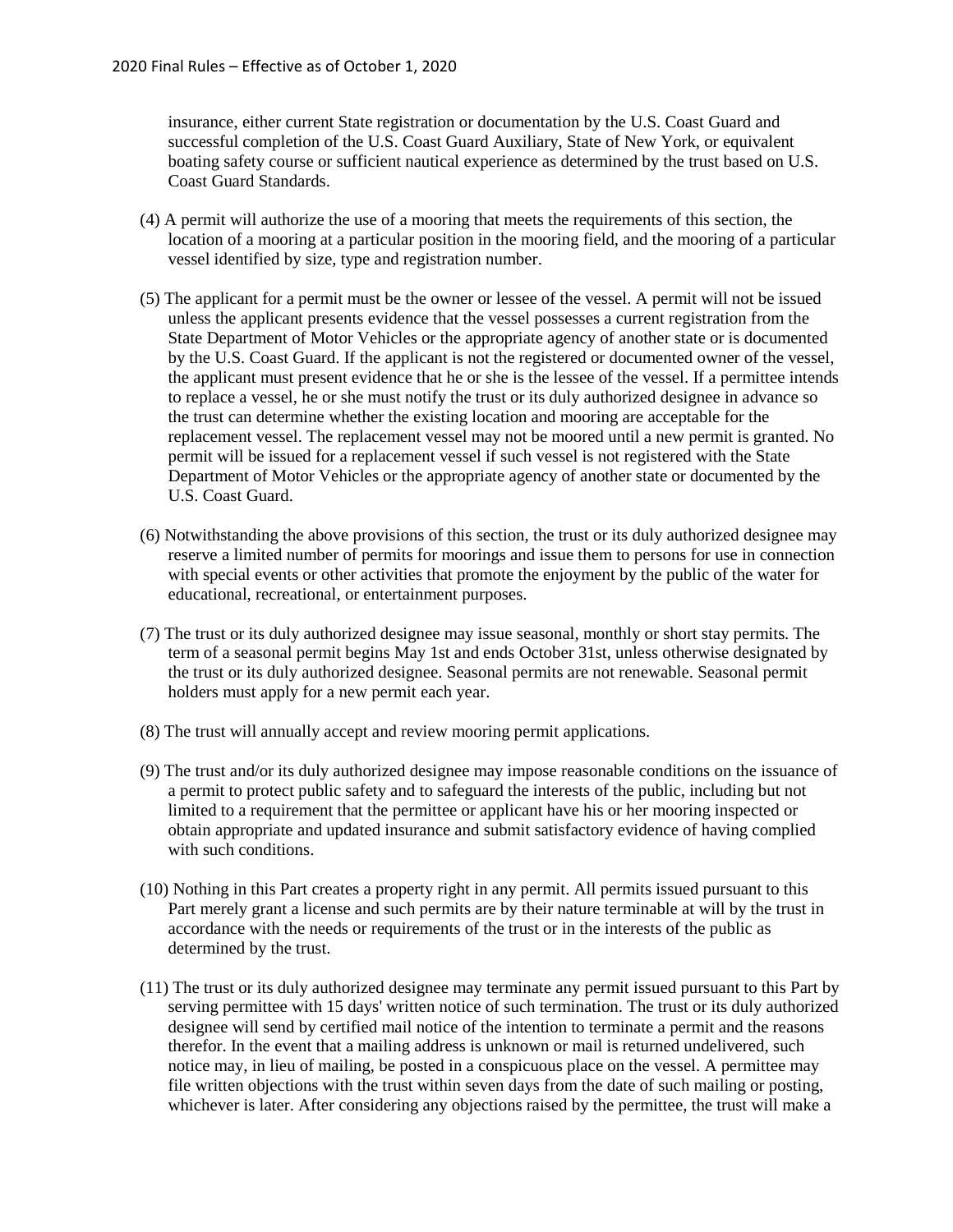final determination whether to proceed with termination of the permit and will provide notice of such determination to the permittee in the manner provided herein.

- (12) Where a permit is terminated, the vessel must be removed from the mooring field within 10 days after notice by the trust or its duly authorized designee to remove the same is sent by certified mail to the applicant or permittee. In the event that a mailing address is unknown or mail is returned undelivered, such notice may, in lieu of such mailing or hand delivery, be posted in a conspicuous place on the vessel. Where the vessel and mooring are not removed within 10 days after the mailing or posting of such notice, whichever is later, the trust or its duly authorized designee may remove the vessel and mooring or cause the same to be removed from the mooring field. The permittee and owner will be jointly and severally liable for the costs of removal and storage of the vessel and mooring, as well as for any associated costs, such as cleanup of contamination or debris originating from the vessel or mooring and such costs must be paid prior to release of the same. Any vessel or mooring removed from the mooring field that is not claimed within 10 days may be deemed to be abandoned and may be turned over to the Coast Guard or NYPD or other appropriate governmental agency for disposal in accordance with applicable law.
- (13) Every applicant and permittee must provide the trust or its duly authorized designee with an address in writing at which he or she may receive notice required by these rules or other applicable law. Any changes in address must be reported in writing to the trust and its duly authorized designee within 10 days.
- (b) **Reckless use of vessels prohibited**. It is prohibited for any person to operate a vessel of any kind in any waters under the jurisdiction of the trust in a reckless manner so as to endanger the life, limb or reasonable comfort of his or her passengers or other persons, property, or the environment.
- (c) **Use of motorized vessels without a muffler prohibited**. It is prohibited for any person to operate a vessel without having the exhaust from the engine run through a muffler so constructed and used as to muffle the noise of exhaust in a reasonable manner. Every vessel shall comply with Section 44 of the New York State Navigation Law.
- (d) **Use of vessels in designated swimming areas prohibi**ted. Use of vessels in any authorized swimming or wading areas is prohibited.
- (e) **Use of a vessel within the park for an illegal purpose prohibited**. It is prohibited for any person to permit or cause a vessel or any portion thereof to be used or occupied for an illegal purpose.
- (f) **Speed limit within the park**. It is prohibited for any person to operate a vessel within the park at a speed greater than five miles per hour or to cause an excessive wake that may unreasonably threaten, frighten or annoy another or that may cause personal injury or property damage. Any person operating a vessel in a mooring field must comply with all Federal, State and local laws, rules and regulations concerning the safe operation of vessels, including the Inland Navigational Rules (33 CFR chapter I, subchapter E).
- (g) **Liability of owner for disabled or sunken vessels within the park**. If any boat or watercraft burns, submerges or become disabled, such boat or watercraft must be removed immediately by its owner or other person having custody thereof. If such boat or watercraft is not removed within 24 hours, the trust or its designee may have it removed and charge the owner or other person having custody thereof with any expense incurred in relation thereto. If the trust determines that the disabled or sunken vessel is discharging pollutants into the water or causing any other kind of emergency, the trust may take immediate action to stop the cause of pollution and may remove or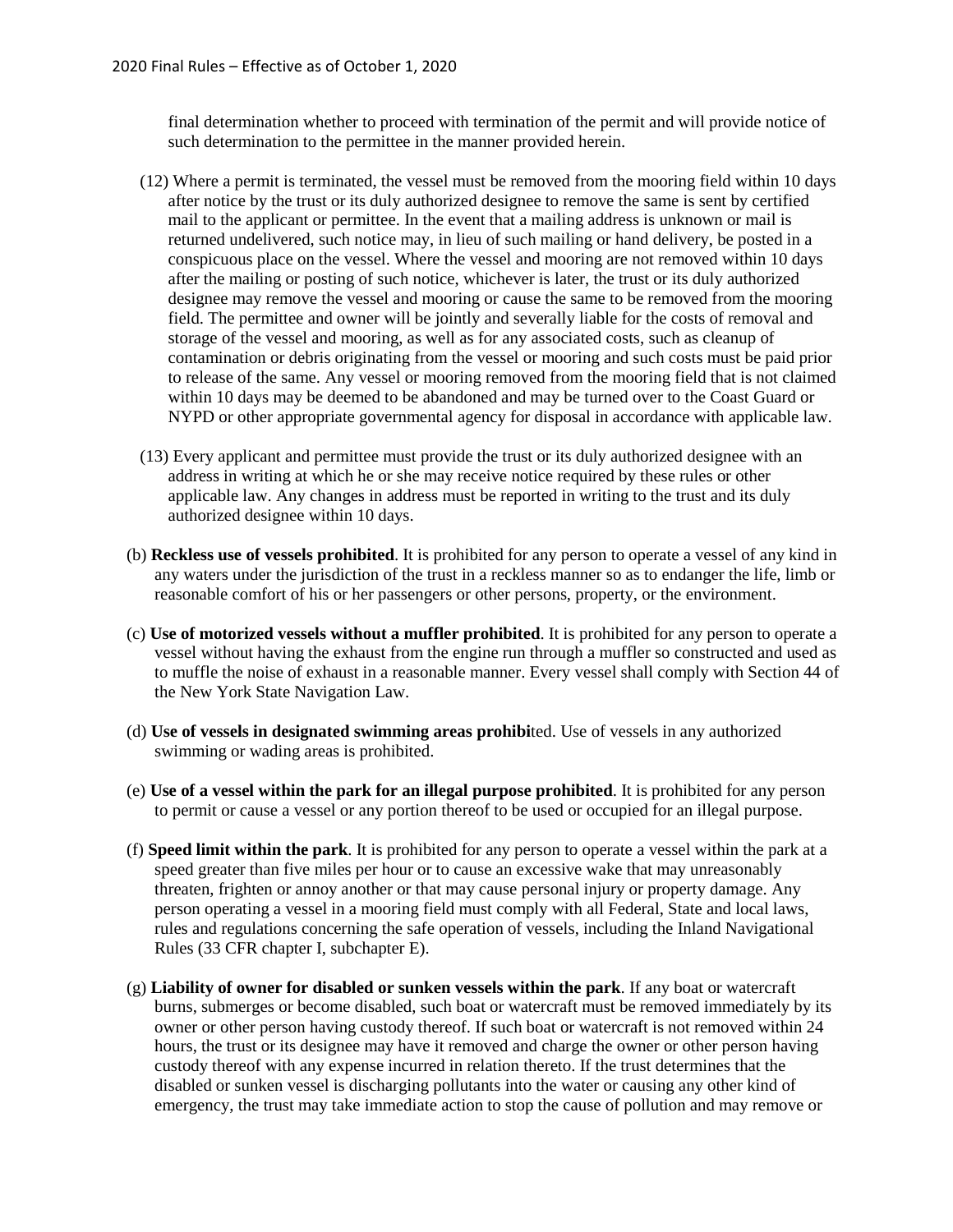cause the vessel to be removed, without prior notice to the permittee or owner of the vessel, and recover all costs associated with removal and storage or disposal of the vessel from the permittee and/or owner of the vessel.

- (h) **Unauthorized overnight occupancy of vessels prohibited**. Unless specifically authorized in writing by the trust, overnight occupancy of vessels is prohibited.
- (i) **Boarding and inspection**. All vessels docked, moored, anchored or otherwise tied-up or secured within the park may be boarded and inspected by authorized officers and employees of the trust or of other city, State and Federal agencies if necessary to respond to an emergency or urgent health, safety or environmental hazard. It is prohibited for a permittee or his or her guest to refuse to allow, prevent, or interfere with such boarding or inspection.

# (j) **Conduct**.

- (1) It is prohibited for any person to use a marine toilet or sanitary device that discharges into the water, unless such device is approved in accordance with U.S. Coast Guard and New York State requirements, as set forth in 33 CFR subchapter O, part 159, New York State Environmental Conservation Law, section 17-1301 and New York State Navigation Law, section 33-C. All vessels with a waste holding tank must discharge waste through a pump out facility.
- (2) Nonemergency boat repairs and maintenance are prohibited within the park unless specifically authorized by the trust.
- (3) Garbage must be deposited in designated receptacles.
- (4) It is prohibited for any person to store or use any machinery or equipment for welding or burning where such storage or use is prohibited by the fire code or other law or rule.
- (k) **Vessels subject to relocation**. Vessels may be required to be temporarily relocated in an emergency or to accommodate construction work of the park. When a vessel must be moved to accommodate construction work, where possible, the trust will give the permittee or owner 48 hours written notice to move the vessel. If the vessel or mooring is not removed within the required time, the trust may remove the vessel and mooring, or cause the vessel or mooring to be removed and recover all costs associated with moving and storage from the permittee or owner. The trust is further released from any liability for damage caused by the removal.

### (l) **Docking and mooring of vesse**ls.

(1) Docking of vessels.

(i) Docking of vessels, including historic vessels, is limited to those locations designated by the trust. All vessels must be adequately tied to the dock and must have sufficient fenders and dock lines to secure the vessel in all wind and weather conditions. The trust may require the replacement of dock lines which it finds to be inadequate based on U.S. Coast Guard standards as set forth in 46 CFR chapter I, subchapter K and subchapter T, as applicable, or, where necessary, may in its discretion replace the dock lines and charge the cost to the permittee or owner of the vessel.

(ii) It is prohibited for any person to construct, reconstruct, alter, add to, extend or physically alter in any manner any slip, dock or pilings without the prior written approval of the trust.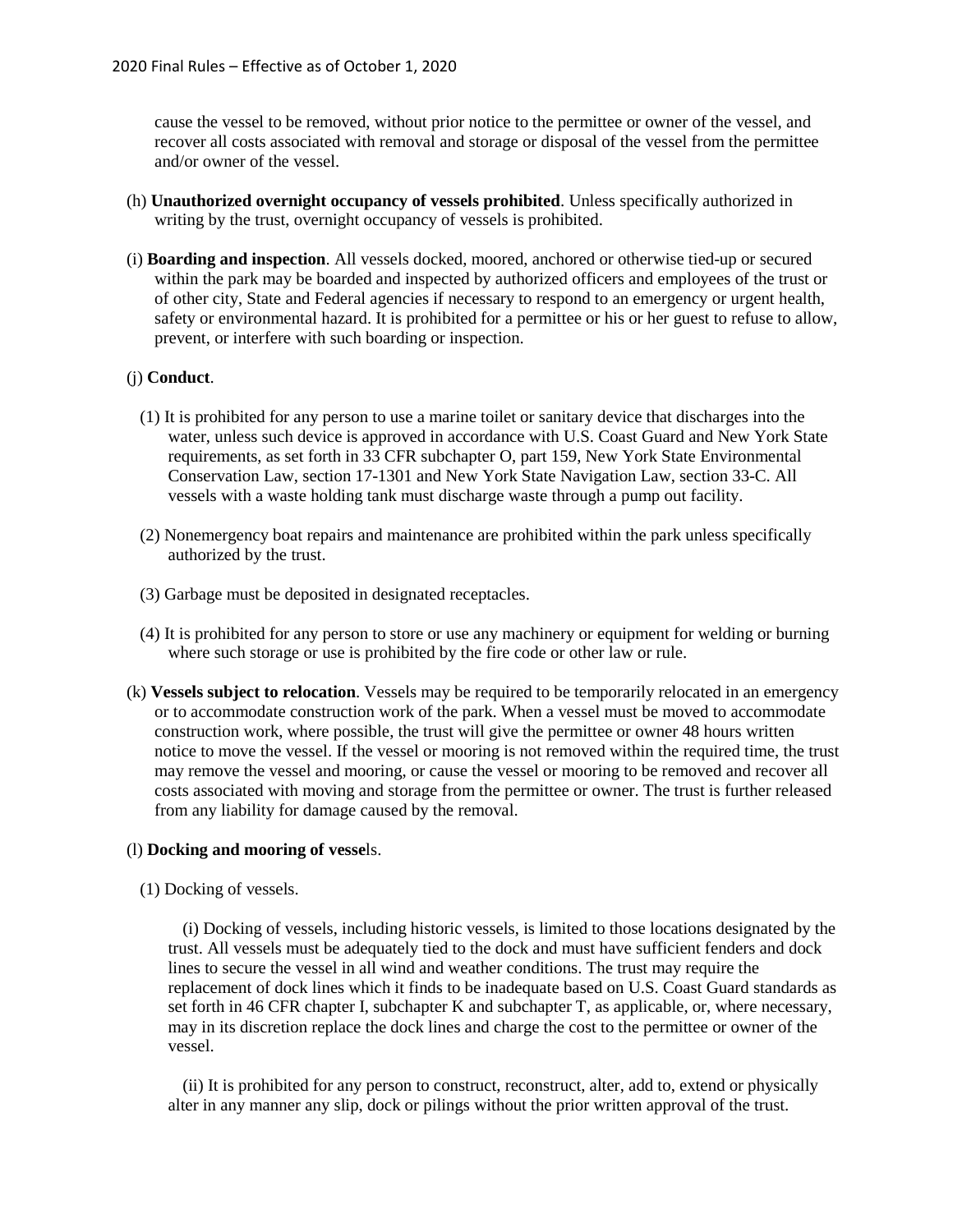(2) Mooring of vessels.

(i) Mooring of vessels, including historic vessels, is limited to those locations designated by the trust. The location assigned to the permittee will be determined by the trust based on vessel size, type, water depth and safety considerations. It is prohibited for any person to moor a vessel in such a manner as to interfere with the use of a duly authorized mooring location or regular traffic channel. Mooring locations may not be changed or exchanged without the prior written approval of the trust.

(ii) All vessels must be adequately tied to their moorings and must have sufficient lines to secure the vessel in all wind and weather conditions. The trust may affix additional lines as necessary to assure the safety of people or property.

(iii) Moorings must be inspected for deterioration periodically and repaired or replaced as necessary. The trust may require, as a condition of renewing a permit, evidence that an inspection has been made, including a description by the person who made the inspection of the condition of the mooring and the qualifications of such person to make such inspection.

#### (m) **Condition of vessels**.

- (1) All vessels in the park and all equipment thereon must be maintained in good order and free of any hazard to persons, vessels, park structures and the environment. In addition, unless otherwise permitted by the trust, all vessels must be seaworthy and must comply with all Federal, State and local laws, rules and regulations concerning the condition of vessels and equipment.
- (2) It is prohibited for any person to make structural modifications to the superstructure of a vessel docked, moored, anchored, tied-up or otherwise secured within the park and/or permitted to use the facility without the express written consent of the trust. No modifications will be permitted which will in any way limit the movement of the vessel, change the center of gravity to the extent that the vessel is unseaworthy, restrict the navigation by removal of the helm station, inhibit the line of sight forward from the helm, increase the height of the vessel or extend the vessel over water beyond the existing hull or increase the load beyond the manufacturer's hull design capacity.
- (n) **Required safety equipment**. All vessels docked, moored, anchored, tied-up or otherwise secure within the park must have on board at all times all equipment required by the U.S. Coast Guard, as set forth in 33 CFR chapter I, subchapter S, and 46 CFR chapter I, subchapter H, as applicable.
- (o) **Dinghies, kayaks and canoes**. A permittee holding a dockage or mooring permit may store one dinghy, kayak or canoe alongside the permitted vessel or in another location approved by the trust without obtaining a separate permit for such dinghy, kayak or canoe. In all other cases a separate permit must be obtained for each vessel.
- (p) **Boat launch sites**. It is prohibited for any person to use any boat-launching site or any adjacent waters within 100 feet from the shore of a launch area, including offshore and inshore approaches, for any purpose other than launching boats or removing boats from the water, unless a written permit is obtained from the trust or its duly authorized designee.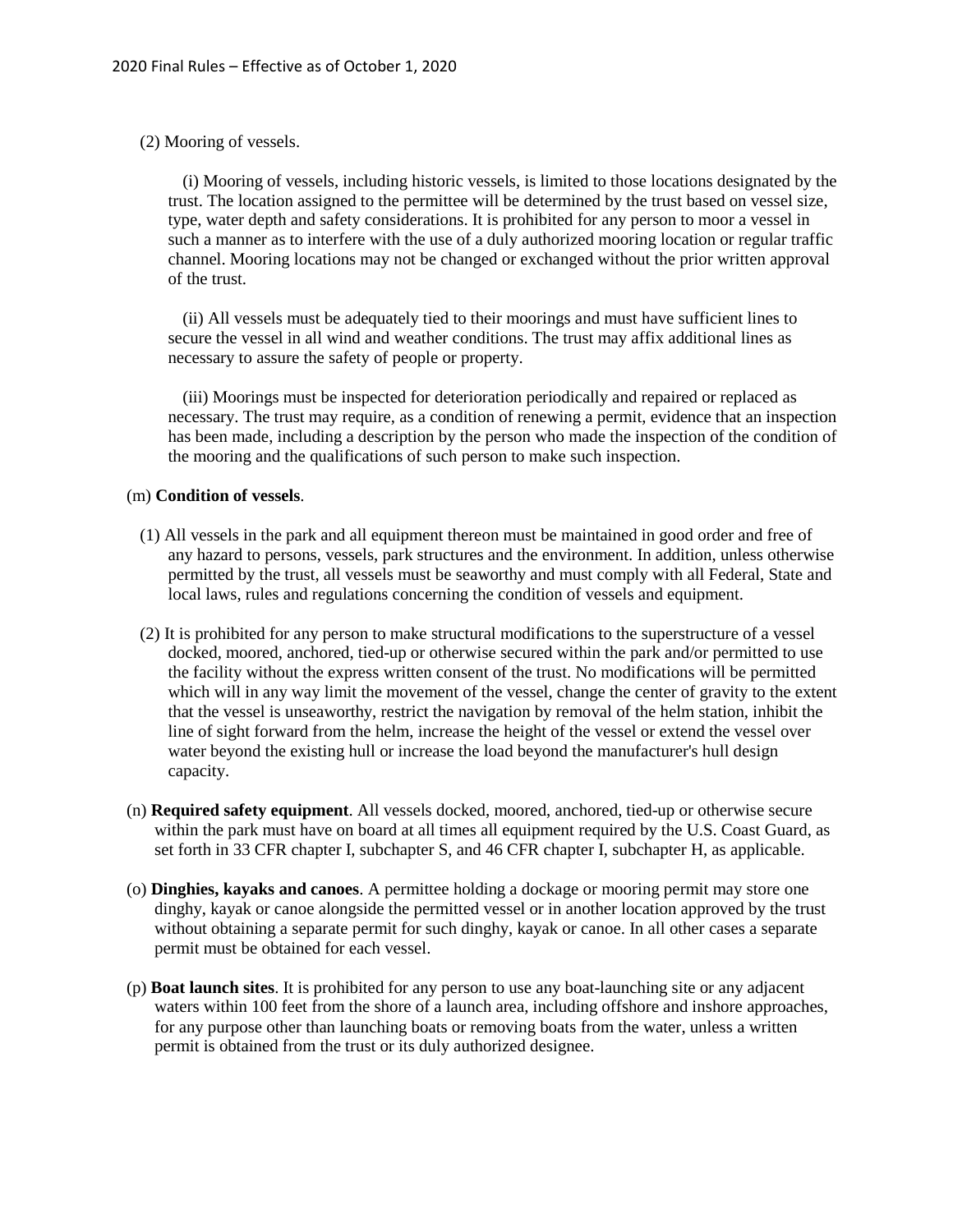(q) **Restricted areas for nonmotorized vessels**. It is prohibited for any person to use or otherwise operate a kayak, canoe or other nonmotorized vessel within ferry terminal, commercial use, municipal use or posted sanctuary water areas within Hudson River Park.

# Section 751.07 Civil Penalties.

- (a) Any violation of these rules shall subject the respondent to a civil penalty not to exceed \$500, which may be recovered in a proceeding before the Office of Administrative Trials and Hearings/ Environmental Control Board pursuant to Chapter 21, section 533(a)(9-b) of the New York City Charter. Such proceedings will be commenced by the service of a civil summons returnable to the Environmental Control Board in accordance with such section. The Office of Administrative Trials and Hearings / Environmental Control Board may impose the penalties in the following table below for violations of the Trust's rules.
- (b) Reserved.
- (c) "Default penalty" shall mean the penalty for failure to appear at a hearing or respond to a summons, as applicable, which penalty is imposed by the Office of Administrative Trials and Hearings/Environmental Control Board acting pursuant to and in accordance with Chapter 45-A of the New York City Charter, section 1049-a, subparagraph (d) of paragraph one of subdivision d.

| Section/Rule     | Description                                                           | Penalty | <b>Default Penalty</b> |
|------------------|-----------------------------------------------------------------------|---------|------------------------|
| 751.03(a)(3)     | Unauthorized presence in the Park when closed to the public           | \$50    | \$75                   |
| 751.03(b)(8)     | Failure to have/display/comply with required permit                   | \$50    | \$75                   |
| 751.03(b)(15)    | Unauthorized advertisement                                            | \$100   | \$150                  |
| 751.03(c)(1)     | Failure to comply with directives of police officer/Park employee     | \$250   | \$375                  |
| 751.03(c)(2)     | Failure to comply with directions/prohibitions on signs               | \$50    | \$75                   |
| 751.03(d)        | Failure to comply with orders of Hudson River Park Trust              | \$150   | \$225                  |
| 751.04(a)        | Injury/defacement/abuse, etc. of property or equipment                | \$100   | \$150                  |
| 751.04(b)(1)(i)  | Defacement/destruction/removal of trees                               | \$500   | \$500                  |
| 751.04(b)(1)(ii) | Defacement/destruction/removal of flowers, shrubs, vegetation, etc.   | \$200   | \$300                  |
| 751.04(b)(2)     | Walking/permitting animal/child to walk on newly seeded grass         | \$50    | \$75                   |
| 751.04(b)(3)     | Unauthorized entry/allowing entry into fenced/restricted area         | \$50    | \$75                   |
| 751.04(b)(4)     | Unauthorized possession of gardening tool/plant                       | \$50    | $\overline{$75}$       |
| 751.04(b)(5)     | Unauthorized use of metal detector                                    | \$50    | \$75                   |
| 751.04(c)(1)     | Littering or unlawful use of Park waste receptacle                    | \$50    | \$75                   |
| 751.04(c)(2)     | Polluting water within the Park                                       | \$250   | \$375                  |
| 751.04(c)(3)     | Unlawful dumping                                                      | \$500   | \$500                  |
| 751.04(c)(4)     | Storing/leaving unattended personal belongings                        | \$50    | \$75                   |
| 751.04(d)        | Possession of glass container in restricted area                      | \$50    | \$75                   |
| 751.04(e)        | Failure to comply with restrictions regarding aviation                | \$500   | \$500                  |
| 751.04(f)        | Possession of a firearm/propellant/explosive                          | \$500   | \$500                  |
| 751.04(g)(1)     | Harming animals, nests or eggs; Possessing or distributing animals or | \$500   | \$500                  |
|                  | eggs                                                                  |         |                        |
| 751.04(g)(2)     | Unlawful feeding of animals                                           | \$50    | \$75                   |
| 751.04(h)        | Use of marijuana and controlled substances                            | \$50    | \$50                   |
| 751.04(i)        | Unleashed or uncontrolled animals in the Park $-1st$ offense          | \$100   | \$150                  |
| 751.04(i)        | Unleashed or uncontrolled animals in the Park $-2nd$ offense and      | \$250   | \$375                  |
|                  | subsequent offenses within one year                                   |         |                        |
| 751.04(i)        | Unauthorized horse riding                                             | \$100   | \$150                  |
| 751.04(k)        | Failure to remove animal waste                                        | \$100   | \$200                  |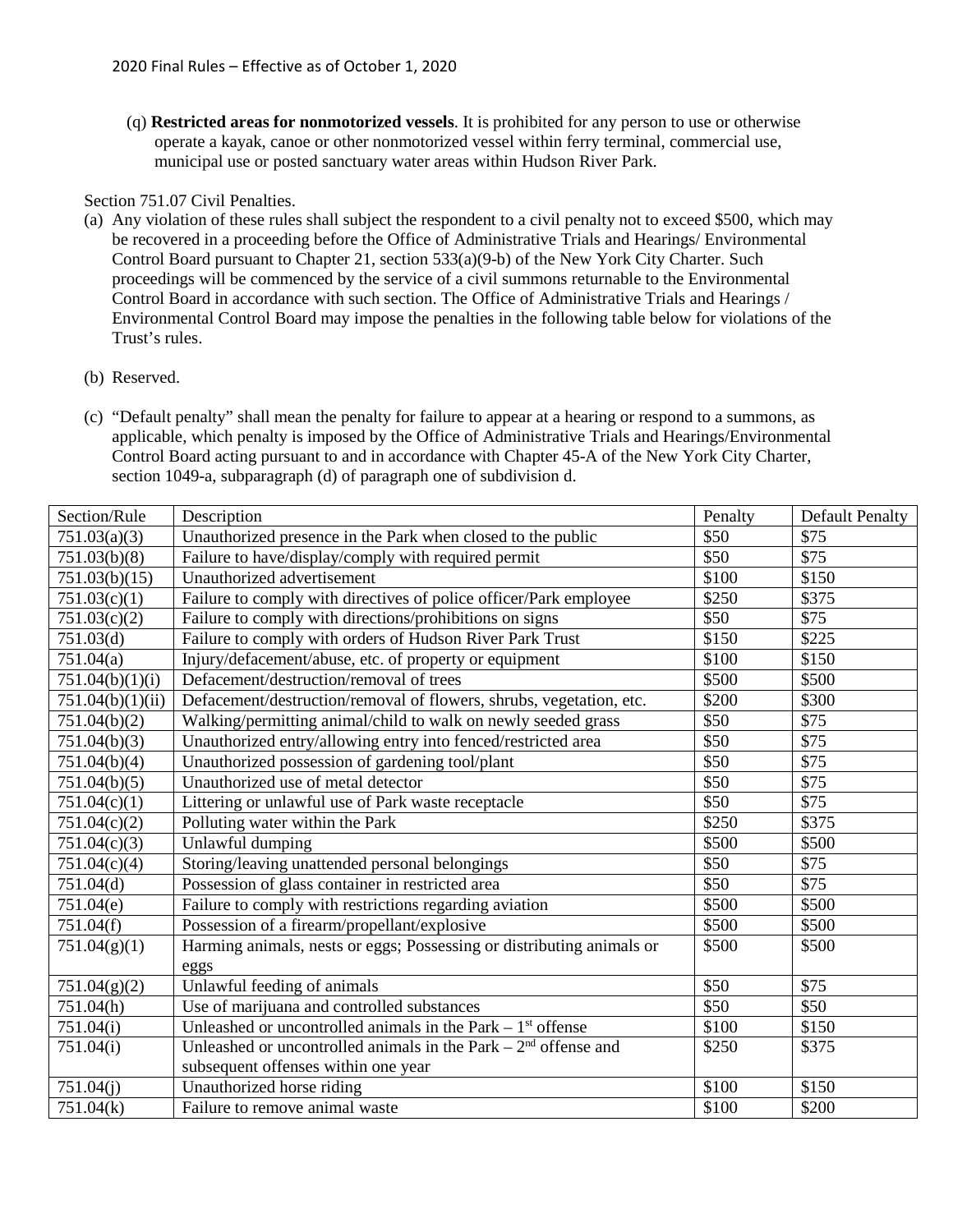| 751.04(1)    | Unlawful urination/defecation in the Park                                  | \$50              | \$75             |
|--------------|----------------------------------------------------------------------------|-------------------|------------------|
| 751.04(m)(1) | Disorderly behavior - unauthorized access/trespass                         | \$50              | \$75             |
| 751.04(m)(2) | $\overline{\text{Disorder}}$ ly behavior – climbing                        | $\overline{$}50$  | $\overline{$}75$ |
| 751.04(m)(3) | Disorderly behavior – fee evasion                                          | $\overline{$}50$  | \$75             |
| 751.04(m)(4) | Disorderly behavior - gambling                                             | \$50              | \$75             |
| 751.04(m)(5) | Disorderly behavior - render Park/Park road dangerous; obstruct Park       | \$100             | \$150            |
|              | road                                                                       |                   |                  |
| 751.04(m)(6) | Disorderly behavior - fighting /assaulting                                 | \$150             | \$225            |
| 751.04(m)(7) | Disorderly behavior - unreasonably alarm/seriously annoy                   | \$100             | \$150            |
| 751.04(m)(8) | Disorderly behavior - sexual activity                                      | \$100             | \$150            |
| 751.04(m)(9) | Disorderly behavior - endangers safety of others                           | \$250             | \$375            |
| 751.04(n)    | Loitering                                                                  | \$50              | \$50             |
| 751.04(o)    | Unlawful exposure                                                          | $\overline{$}50$  | \$75             |
| 751.04(p)    | Obstruction of benches, sitting areas                                      | \$50              | \$75             |
| 751.04(q)    | Unauthorized camping; erection of tent, hammock                            | \$250             | \$375            |
| 751.04(r)    | Spitting on Park building/monument/structure/in water                      | \$50              | \$75             |
| 751.04(s)    | Unhygienic use of fountains, pools, and water                              | \$50              | \$75             |
| 751.04(t)    | Unlawful solicitation or advertising                                       | \$100             | \$150            |
| 751.04(u)    | Prohibited vessels - cigarette boat, jet skis, twin engine excess of 500hp | \$100             | \$150            |
|              | per engine                                                                 |                   |                  |
| 751.04(v)    | Unlawful smoking/vaping                                                    | \$50              | \$50             |
| 751.05(a)(1) | Unauthorized special event or demonstration                                | \$250             | \$375            |
| 751.05(a)(2) | Unauthorized structure/stand/booth/platform/exhibit or artwork             | \$250             | \$375            |
| 751.05(a)(3) | Unauthorized event that interferes with enjoyment of Park by others        | \$250             | \$375            |
| 751.05(b)    | Unlawful vending                                                           | \$250             | \$375            |
| 751.05(c)    | Unlawful posting of notices or signs                                       | $\overline{$}50$  | \$75             |
| 751.05(d)(1) | Unreasonable noise                                                         | \$50              | $\sqrt{$75}$     |
| 751.05(d)(2) | Unauthorized operation of sound reproduction device                        | \$140             | \$210            |
| 751.05(d)(3) | Operating sound reproduction device during unauthorized hours              | \$140             | \$210            |
| 751.05(d)(4) | Unauthorized music or noise for commercial purposes                        | \$500             | \$500            |
| 751.05(e)    | Unauthorized cinematic and photographic productions                        | \$250             | \$375            |
| 751.05(f)(1) | Unauthorized consumption/possession of alcoholic beverage                  | \$25              | \$25             |
| 751.05(f)(2) | Appearing in Park under the influence of alcohol, endangering self and     | \$50              | \$75             |
|              | others                                                                     |                   |                  |
| 751.05(g)    | Failure to comply with bathing restrictions                                | \$50              | \$75             |
| 751.01(h)    | Failure to comply with fishing/crabbing restrictions                       | \$50              | \$75             |
| 751.05(i)    | Failure to comply with bicycle riding restrictions                         | \$50              | \$75             |
| 751.05(i)    | Unauthorized planting/pruning/interfering with                             | \$50              | \$75             |
|              | tree/flower/shrubbery/other vegetation                                     |                   |                  |
| 751.05(k)(1) | Failure to comply with fire restrictions                                   | \$50              | \$75             |
| 751.05(k)(2) | Unlawful disposal of flammable materials                                   | \$50              | \$75             |
| 751.05(l)    | Unauthorized driving/parking/automotive work                               | \$50              | \$75             |
| 751.05(m)    | Unauthorized construction/storage of materials                             | $\overline{$}500$ | \$500            |
| 751.05(n)    | Unauthorized excavation                                                    | \$500             | \$500            |
| 751.05(o)(1) | Area use restrictions – sports in unauthorized area                        | \$50              | \$75             |
| 751.05(o)(2) | Area use restrictions - unauthorized toy or model aviation, boating,       | \$50              | \$75             |
|              | automobiling, etc.                                                         |                   |                  |
| 751.05(o)(3) | Area use restrictions - unauthorized                                       | \$50              | \$75             |
|              | skating/skiing/skateboarding/sledding, etc.                                |                   |                  |